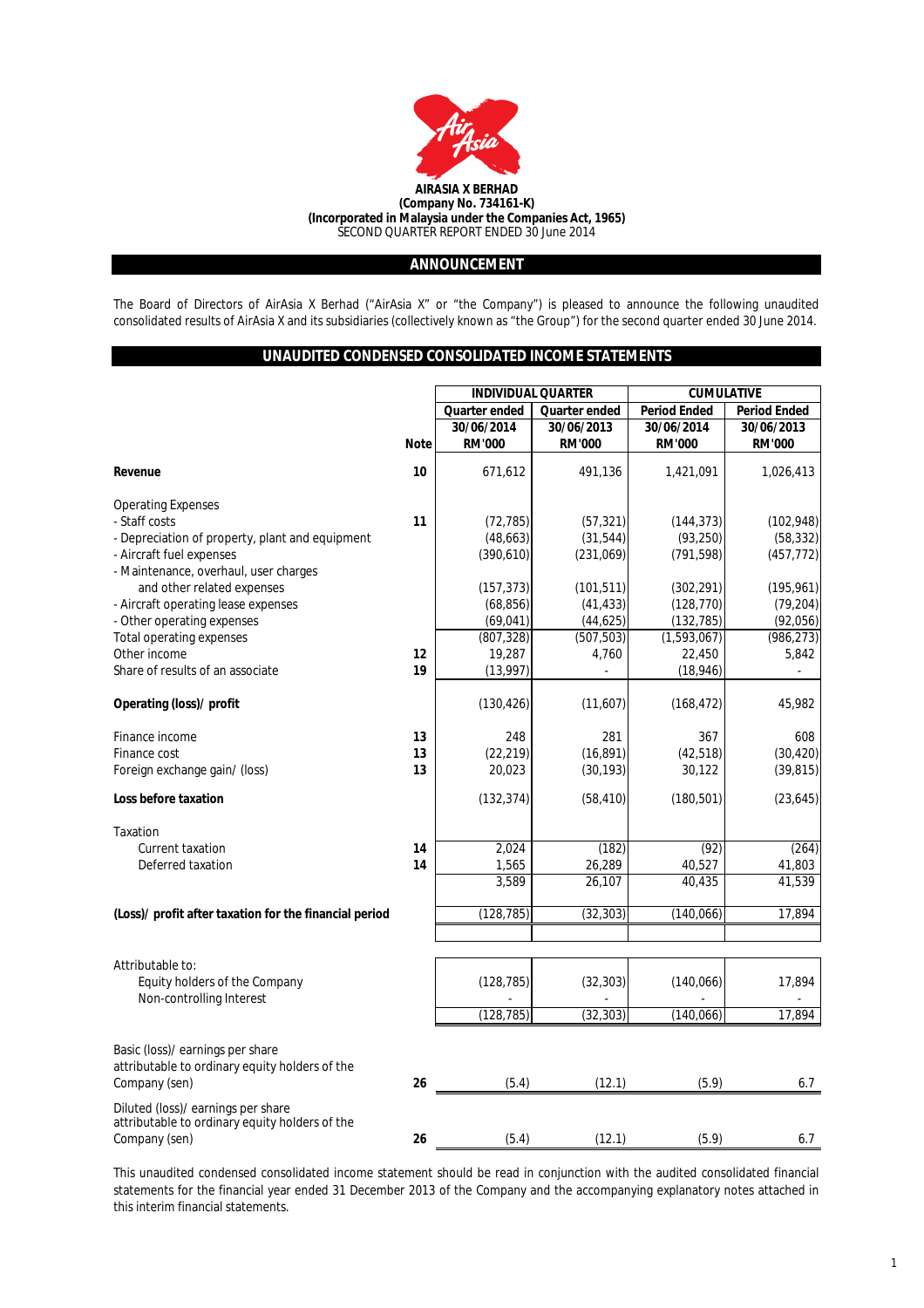

## **UNAUDITED CONDENSED CONSOLIDATED STATEMENTS OF COMPREHENSIVE INCOME**

|                                                                                                                |             | <b>INDIVIDUAL QUARTER</b>   |                             | <b>CUMULATIVE</b>           |                             |
|----------------------------------------------------------------------------------------------------------------|-------------|-----------------------------|-----------------------------|-----------------------------|-----------------------------|
|                                                                                                                |             | <b>Quarter ended</b>        | <b>Quarter ended</b>        | <b>Period Ended</b>         | <b>Period Ended</b>         |
|                                                                                                                | <b>Note</b> | 30/06/2014<br><b>RM'000</b> | 30/06/2013<br><b>RM'000</b> | 30/06/2014<br><b>RM'000</b> | 30/06/2013<br><b>RM'000</b> |
| (Loss)/ profit for the period                                                                                  |             | (128, 785)                  | (32, 303)                   | (140,066)                   | 17,894                      |
| Other comprehensive income<br>Cash flow hedges<br>Foreign currency translation differences                     |             | 3,590<br>9                  | (8, 153)<br>(91)            | (6,043)<br>75               | (8, 153)<br>(61)            |
| Total comprehensive (loss)/ income<br>for the period                                                           |             | (125, 186)                  | (40, 547)                   | (146, 034)                  | 9,680                       |
| Total comprehensive (loss)/ income attributable<br>To equity holder of the company<br>Non-controlling interest |             | (125, 186)                  | (40, 547)                   | (146, 034)                  | 9,680                       |
| Total comprehensive (loss)/ income<br>for the period                                                           |             | (125, 186)                  | (40, 547)                   | (146, 034)                  | 9,680                       |
|                                                                                                                |             |                             |                             |                             |                             |

This unaudited condensed consolidated income statement should be read in conjunction with the audited consolidated financial statements for the financial year ended 31 December 2013 of the Company and the accompanying explanatory notes attached in this interim financial statements.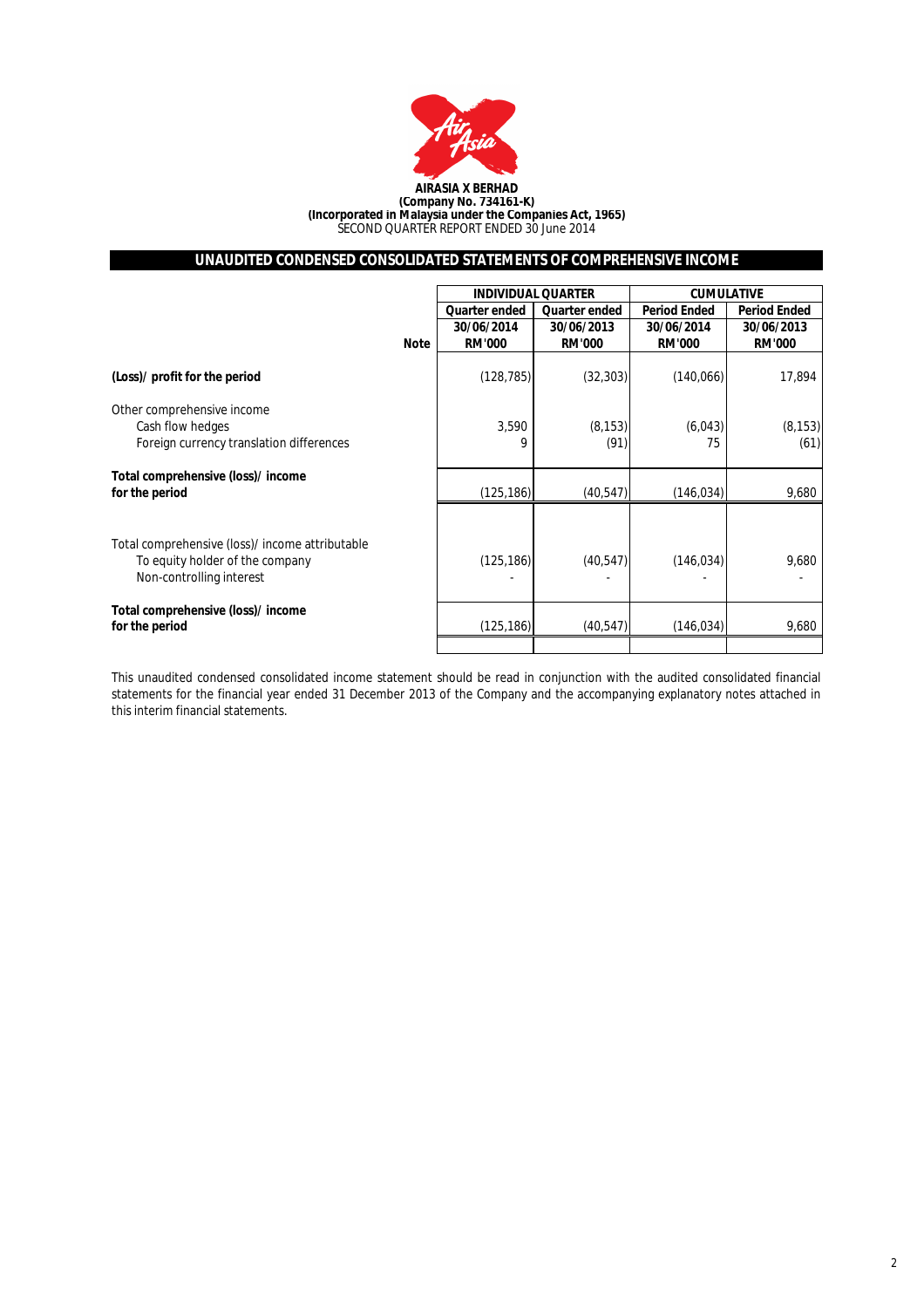

# **UNAUDITED CONDENSED CONSOLIDATED STATEMENT OF FINANCIAL POSITION**

|                                        | <b>Unaudited</b> | <b>Audited</b> |
|----------------------------------------|------------------|----------------|
|                                        | As At            | As At          |
|                                        | 30/06/2014       | 31/12/2013     |
| <b>Note</b>                            | <b>RM'000</b>    | <b>RM'000</b>  |
| <b>NON-CURRENT ASSETS</b>              |                  |                |
| Property, plant and equipment<br>16    | 2,586,122        | 2,275,213      |
| Deferred tax assets<br>14              | 400,156          | 359,630        |
| Deposits on aircraft purchases<br>17   | 572,492          | 638,283        |
| Other deposits<br>18                   | 194,590          | 196,201        |
| Investment in associates<br>19         | 54,457           | 19,516         |
| 24<br>Derivative financial instruments | 36,317           | 60,388         |
|                                        | 3,844,134        | 3,549,231      |
| <b>CURRENT ASSETS</b>                  |                  |                |
| Derivative financial instruments<br>24 |                  | 5,541          |
| Inventories                            | 4,641            | 993            |
| 20<br>Receivables and prepayments      | 176,195          | 165,356        |
| Amount due from related parties        | 46,109           | 16,387         |
| Amount due from an associate           | 16,817           | 1,353          |
| Deposits, cash and bank balances<br>21 | 144,788          | 262,976        |
| Tax recoverable                        | 721              | 523            |
|                                        | 389,271          | 453,129        |
|                                        |                  |                |
| <b>CURRENT LIABILITIES</b>             |                  |                |
| 22<br>Trade and other payables         | 593,874          | 346,778        |
| Amounts due to related parties         | 44,702           | 1,916          |
| Sales in advance                       | 508,907          | 421,258        |
| 23<br>Borrowings                       | 449,211          | 445,880        |
| <b>Current tax liabilities</b>         |                  |                |
|                                        | 1,596,694        | 1,215,832      |
|                                        |                  |                |
| <b>Net Current Liabilities</b>         | (1, 207, 423)    | (762, 703)     |
| <b>NON-CURRENT LIABILITIES</b>         |                  |                |
| 23<br><b>Borrowings</b>                | 1,546,094        | 1,550,373      |
|                                        | 1,090,617        | 1,236,155      |
|                                        |                  |                |
| <b>CAPITAL AND RESERVES</b>            |                  |                |
| 25<br>Share capital                    | 355,556          | 355,556        |
| Share premium                          | 849,598          | 849,598        |
| Hedge reserve                          | 14,484           | 20,527         |
| Capital reserve                        | 1,018            | 522            |
| Retained earnings                      | (130, 036)       | 10,030         |
| Currency translation reserve           | (3)              | (78)           |
| Shareholders' equity                   | 1.090.617        | 1,236,155      |
|                                        |                  |                |
|                                        |                  |                |

This unaudited condensed consolidated statement of financial position should be read in conjunction with the audited consolidated financial statements for the financial year ended 31 December 2013 of the Company and the accompanying explanatory notes attached in this interim financial statements.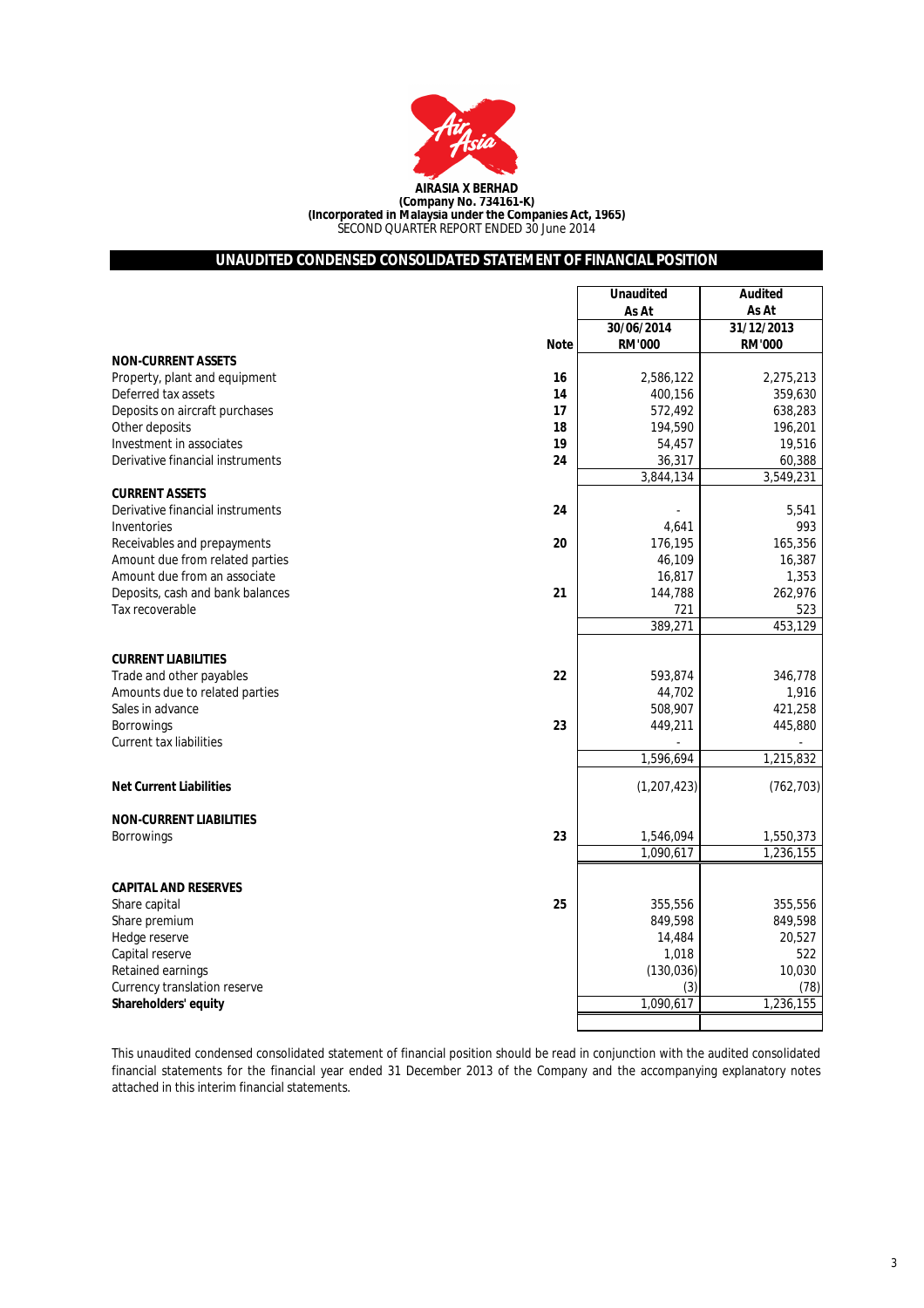

## **UNAUDITED CONDENSED CONSOLIDATED STATEMENT OF CASH FLOWS**

|                                                                              | <b>Period Ended</b> | <b>Period Ended</b>  |
|------------------------------------------------------------------------------|---------------------|----------------------|
|                                                                              | 30/06/2014          | 30/06/2013           |
| <b>Note</b>                                                                  | <b>RM'000</b>       | <b>RM'000</b>        |
| <b>CASH FLOWS FROM OPERATING ACTIVITIES</b>                                  |                     |                      |
| Loss before taxation                                                         | (180, 501)          | (23, 645)            |
| Adjustments:<br>Próperty, plant and equipment<br>- Depreciation              | 93,250              | 58,324               |
| - Gain on disposal                                                           | (14, 427)           |                      |
| Interest expense                                                             | 42,518              | 30,421               |
| Interest income<br>Fair value gain on derivative financial instruments       | (367)<br>5,500      | (609)<br>1,136       |
| Share option expense                                                         | 496                 |                      |
| Share of results of an associate                                             | 18,946              |                      |
| Net unrealised foreign exchange (gain)/ losses                               | (23, 608)           | 36,243               |
|                                                                              | (58, 193)           | 101,870              |
| Changes in working capital<br>Inventories                                    | (3,647)             | (213)                |
| Receivable, prepayments and other deposits                                   | (26, 056)           | (37, 927)            |
| <b>Related parties</b>                                                       | 4,155               | (11, 262)            |
| Trade and other payables                                                     | 246,813             | 114,861              |
| Sales in advance                                                             | 87,649              | 35,062               |
| Cash generated from operations                                               | 250,721             | 202,391              |
| Interest paid                                                                | (37, 704)           | (28, 496)            |
| Interest received                                                            | 220                 | 502                  |
| Tax paid<br>Net cash generated from operating activities                     | (418)<br>212,819    | (1,042)<br>173,355   |
|                                                                              |                     |                      |
| <b>CASH FLOW FROM INVESTING ACTIVITIES</b>                                   |                     |                      |
| Property, plant and equipment<br>- Additions                                 | (404, 159)          | (654, 916)           |
| - Proceeds from disposal                                                     | 14,427              |                      |
| Deposits on aircraft purchase                                                | 65,320              | 3,747                |
| Investment in an associate company                                           | (53, 888)           |                      |
| Net cash used in investing activities                                        | (378, 300)          | (651, 169)           |
| <b>CASH FLOWS FROM FINANCING ACTIVITIES</b>                                  |                     |                      |
| Proceeds from borrowings                                                     | 244,215             | 549,418              |
| Repayment of borrowings                                                      | (196, 186)          | (190, 917)           |
| Placement of restricted cash<br>Net cash generated from financing activities | (6, 510)<br>41,519  | (14, 936)<br>343,565 |
| NET DECREASE FOR THE FINANCIAL PERIOD                                        | (123, 962)          | (134, 249)           |
| <b>CURRENCY TRANSLATION DIFFERENCES</b>                                      | (736)               | 178                  |
| CASH AND CASH EQUIVALENTS AT BEGINNING OF<br>THE FINANCIAL PERIOD            | 212,089             | 173,951              |
| CASH AND CASH EQUIVALENTS AT END OF<br>THE FINANCIAL PERIOD<br>21            | 87,391              | 39,880               |

This unaudited condensed consolidated statement of cash flow should be read in conjunction with the audited consolidated financial statements for the financial year ended 31 December 2013 of the Company and the accompanying explanatory notes attached in this interim financial statements.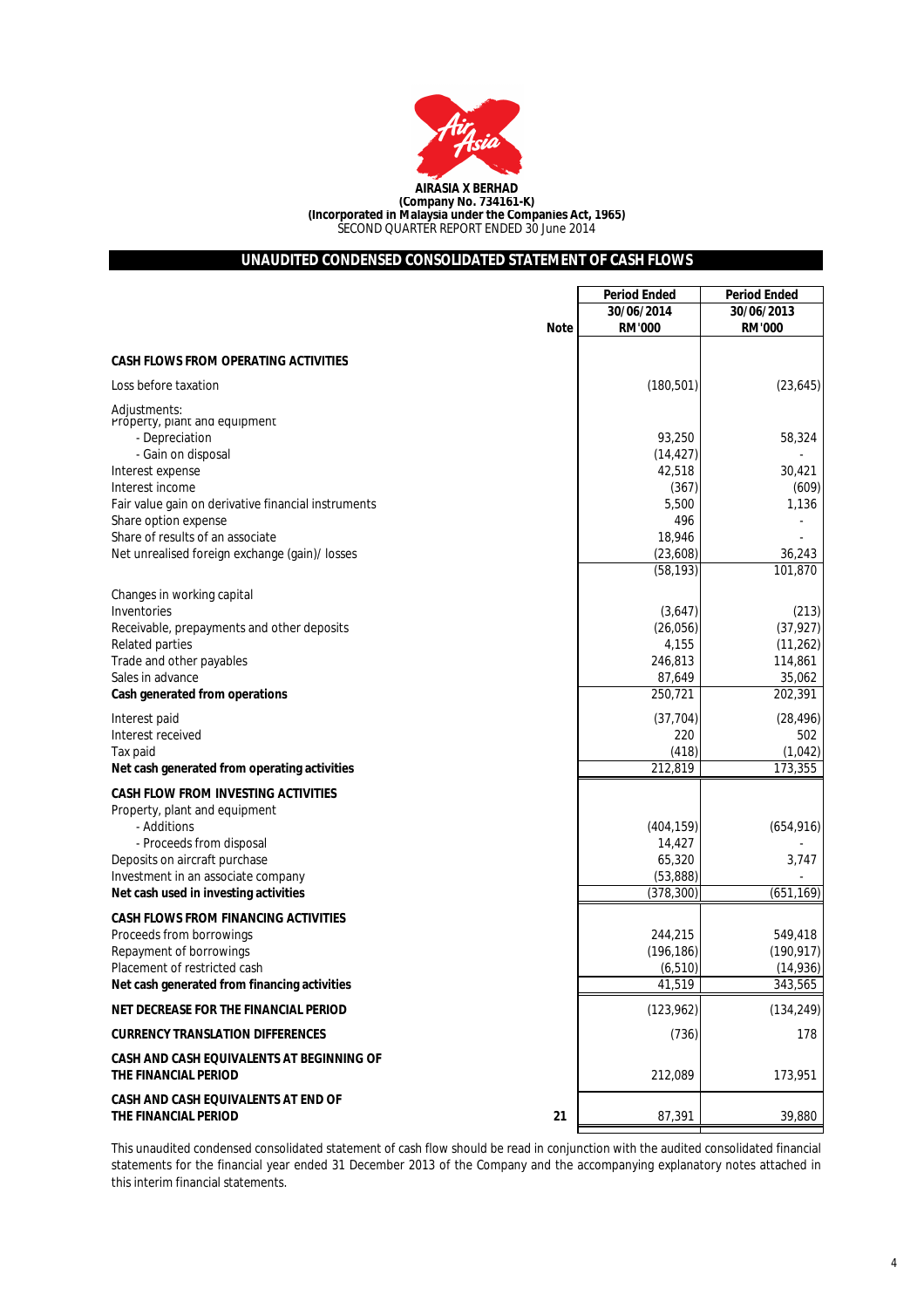

#### **AIRASIA X BERHAD (Company No. 734161-K) (Incorporated in Malaysia under the Companies Act, 1965)** SECOND QUARTER REPORT ENDED 30 June 2014

## **UNAUDITED CONDENSED CONSOLIDATED STATEMENT OF CHANGES IN EQUITY**

|                                          |                          |                          |                          |                          |                          | Issued and fully paid      |                          |                          |                          |                          |                          |               |
|------------------------------------------|--------------------------|--------------------------|--------------------------|--------------------------|--------------------------|----------------------------|--------------------------|--------------------------|--------------------------|--------------------------|--------------------------|---------------|
|                                          |                          | Issued and fully paid    |                          | Issued and fully paid    |                          | redeemable convertible     |                          |                          |                          |                          |                          |               |
|                                          |                          | ordinary shares          |                          | ordinary shares          |                          | preference shares ("RCPS") |                          |                          |                          |                          |                          |               |
|                                          |                          | of RM1.00 each           |                          | of RM0.15 each           |                          | of RM1.00 each             |                          |                          |                          |                          |                          |               |
|                                          |                          |                          |                          |                          |                          |                            |                          | <b>Cash Flow</b>         |                          | <b>Currency</b>          |                          |               |
|                                          | <b>Number</b>            | <b>Nominal</b>           | <b>Number</b>            | <b>Nominal</b>           | <b>Number</b>            | <b>Nominal</b>             | <b>Share</b>             | <b>Hedge</b>             | Capital                  | <b>Translation</b>       | Retained                 | <b>Total</b>  |
|                                          | of shares                | Value                    | of shares                | Value                    | of shares                | Value                      | Premium                  | <b>Reserve</b>           | <b>Reserve</b>           | Reserve                  | <b>Earnings</b>          | <b>Equity</b> |
|                                          | '000                     | <b>RM'000</b>            | '000                     | Q1 2014                  | '000                     | <b>RM'000</b>              | <b>RM'000</b>            | <b>RM'000</b>            | <b>RM'000</b>            | <b>RM'000</b>            | <b>RM'000</b>            | <b>RM'000</b> |
| At 1 January 2014                        |                          | $\overline{\phantom{a}}$ | 2,370,370                | 355,556                  | $\overline{a}$           | $\overline{\phantom{a}}$   | 849,598                  | 20,527                   | 522                      | (78)                     | 10,030                   | 1,236,155     |
| Net loss for the period                  |                          | $\overline{\phantom{a}}$ | $\overline{\phantom{a}}$ | $\sim$                   | $\blacksquare$           | $\overline{\phantom{a}}$   |                          |                          | $\overline{\phantom{a}}$ | $\overline{\phantom{a}}$ | (140, 066)               | (140, 066)    |
| Amount transferred to income statement   |                          | $\overline{\phantom{a}}$ |                          | $\overline{\phantom{a}}$ |                          | $\overline{\phantom{a}}$   |                          | (6,043)                  | $\blacksquare$           |                          |                          | (6,043)       |
| Foreign currency translation differences |                          |                          |                          | $\overline{\phantom{a}}$ |                          | $\overline{\phantom{a}}$   |                          |                          | $\overline{\phantom{a}}$ | 75                       |                          | 75            |
| Total comprehensive income               | $\overline{\phantom{a}}$ | $\overline{\phantom{a}}$ | $\overline{\phantom{a}}$ | $\overline{\phantom{a}}$ | $\overline{\phantom{a}}$ | $\overline{\phantom{a}}$   | $\overline{\phantom{a}}$ | (6,043)                  | $\overline{\phantom{a}}$ | 75                       | (140, 066)               | (146, 034)    |
| Employee Share Option Scheme ('ESOS')    |                          | $\overline{\phantom{a}}$ | $\overline{\phantom{a}}$ |                          | $\overline{\phantom{a}}$ | $\overline{\phantom{a}}$   |                          | $\overline{\phantom{a}}$ | 496                      |                          | $\overline{\phantom{a}}$ | 496           |
| At 30 June 2014                          | $\overline{\phantom{0}}$ | $\overline{\phantom{a}}$ | 2,370,370                | 355,556                  | $\overline{\phantom{a}}$ | $\overline{\phantom{a}}$   | 849,598                  | 14,484                   | 1,018                    | (3)                      | (130, 036)               | 1,090,617     |
| At 1 January 2013                        | 224,000                  | 224,000                  |                          |                          | 42,667                   | 42,667                     | 215,832                  |                          | $\overline{\phantom{a}}$ | (66)                     | 98,297                   | 580,730       |
| Net profit for the period                |                          | $\overline{\phantom{a}}$ |                          |                          | $\overline{\phantom{a}}$ | $\overline{\phantom{a}}$   |                          |                          |                          | $\blacksquare$           | 17,894                   | 17,894        |
| Fair value gains during the period       |                          |                          |                          | $\overline{\phantom{a}}$ |                          |                            |                          | 8,366                    | $\overline{\phantom{a}}$ |                          | $\overline{\phantom{a}}$ | 8,366         |
| Amount transferred to income statement   |                          | $\overline{\phantom{a}}$ |                          | $\overline{\phantom{a}}$ |                          |                            |                          | (16, 519)                | $\overline{\phantom{a}}$ |                          | $\blacksquare$           | (16, 519)     |
| Foreign currency translation differences |                          | $\overline{\phantom{a}}$ | $\overline{\phantom{a}}$ | $\overline{\phantom{a}}$ | $\overline{\phantom{a}}$ | $\overline{\phantom{a}}$   | $\overline{\phantom{a}}$ |                          | $\overline{\phantom{a}}$ | (61)                     | $\sim$                   | (61)          |
| Total comprehensive income               |                          |                          | $\overline{\phantom{a}}$ | $\overline{\phantom{a}}$ |                          | $\overline{\phantom{a}}$   |                          | (8, 153)                 | $\blacksquare$           | (61)                     | $\overline{\phantom{a}}$ | (8,214)       |
| Conversion of shares                     | 42,667                   | 42,667                   | $\overline{\phantom{a}}$ | $\overline{\phantom{a}}$ | (42, 667)                | (42,667)                   |                          |                          | $\overline{\phantom{a}}$ |                          | $\overline{\phantom{a}}$ |               |
| Subdivision of shares                    | (266, 667)               | (266, 667)               | 1,777,778                | 266,667                  | $\overline{\phantom{a}}$ | $\overline{\phantom{a}}$   |                          | $\overline{\phantom{a}}$ | $\blacksquare$           | $\overline{\phantom{a}}$ | $\overline{\phantom{a}}$ |               |
| At 30 June 2013                          |                          | $\overline{\phantom{a}}$ | 1,777,778                | 266,667                  | $\overline{a}$           | $\overline{\phantom{a}}$   | 215,832                  | (8, 153)                 | $\overline{\phantom{a}}$ | (127)                    | 116,191                  | 590,410       |
|                                          |                          |                          |                          |                          |                          |                            |                          |                          |                          |                          |                          |               |

This unaudited condensed consolidated statement of changes in equity should be read in conjunction with the audited consolidated financial statements for the financial year ended 31 December 2013 of the Company and the accompanying explanatory notes attached in this interim financial statements.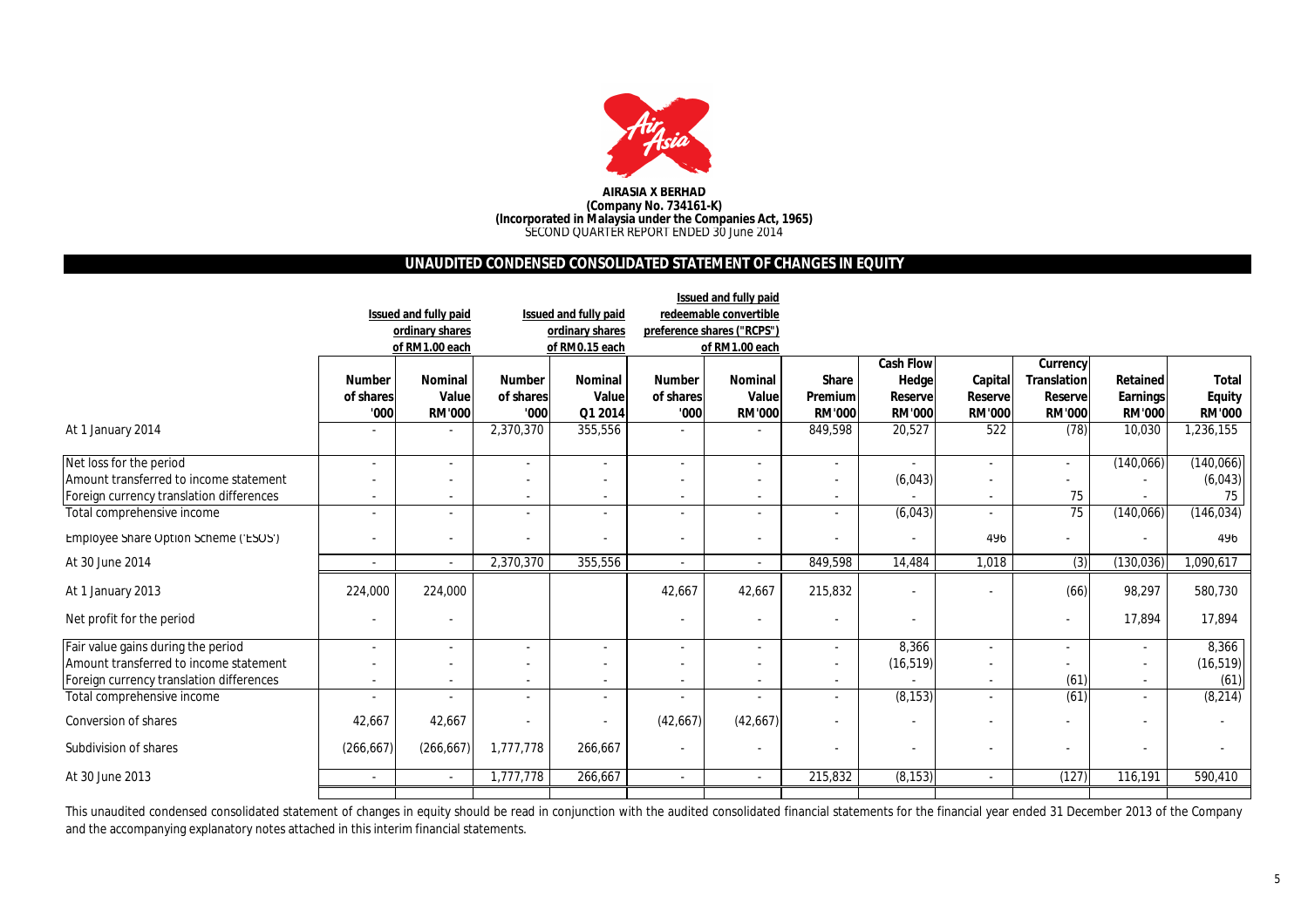

**(Company No. 734161-K) (Incorporated in Malaysia with limited liability under the Companies Act, 1965)** SECOND QUARTER REPORT ENDED 30 June 2014

# **KEY OPERATING STATISTICS - 30 June 2014**

**Performance indicator for current quarter against the same quarter last year**

| <b>Quarter Ended: 30 June</b>        | Apr - Jun 2014 | Apr - Jun 2013 | <b>Changes Y-O-Y</b> |
|--------------------------------------|----------------|----------------|----------------------|
|                                      |                |                |                      |
| Seat capacity                        | 1,262,196      | 851,643        | 48.2%                |
| Passengers carried                   | 1,019,271      | 697,112        | 46.2%                |
| Load Factor (%)                      | 80.4%          | 81.8%          | $-1.4%$              |
| <b>RPK</b> (millions)                | 5,036          | 3,498          | 44.0%                |
| ASK (millions)                       | 6,265          | 4,274          | 46.6%                |
| Average passenger fare (RM)          | 388.07         | 508.84         | $-23.7%$             |
| Ancillary revenue per passenger (RM) | 138.07         | 141.95         | $-2.7%$              |
| Revenue per ASK (sen)                | 10.79          | 11.60          | $-7.0%$              |
| Revenue per ASK (US¢)                | 3.33           | 3.78           | $-11.7%$             |
| Cost per ASK (sen)                   | 12.77          | 11.91          | 7.2%                 |
| Cost per ASK (US¢)                   | 3.95           | 3.88           | 1.8%                 |
| Cost per ASK (sen) - excluding fuel  | 6.53           | 6.50           | 0.5%                 |
| Cost per ASK (US¢) - excluding fuel  | 2.02           | 2.12           | $-4.7%$              |
| Aircraft (end of period)             | 23             | 14             | 64.3%                |
| Average sector length (km)           | 4,964          | 5,019          | $-1.1%$              |
| Sectors flown                        | 3,348          | 2,259          | 48.2%                |
| <b>Fuel consumed (Barrels)</b>       | 930,653        | 591,468        | 57.3%                |
| Average fuel price (USD/ Barrel)     | 129.75         | 127.19         | 2.0%                 |

## **Definitions and calculation methodology**

| RPK (Revenue Passenger Kilometres) | Represents revenue passenger kilometres, which is the number of paying<br>passengers carried on scheduled flights multiplied by the number of kilometres<br>those passengers were flown.                                                                                                                                                                                                                           |
|------------------------------------|--------------------------------------------------------------------------------------------------------------------------------------------------------------------------------------------------------------------------------------------------------------------------------------------------------------------------------------------------------------------------------------------------------------------|
| ASK (Available Seat Kilometres)    | Represents available seat kilometres, which is the total number of seats                                                                                                                                                                                                                                                                                                                                           |
| Revenue per ASK                    | Calculated as (i) total revenue (including charter flights), as adjusted for certain<br>revenue and expense items that are contained in the line item "Other income"<br>relating to the operation of our airline services, including, but not limited to,<br>airport taxes, revenue from the sale of the AirAsia Insure products and<br>insurance claims, (ii) divided by ASK.                                     |
| Cost per ASK                       | Calculated as (i) total operating expenses (including charter flights), as adjusted<br>for airport taxes and to exclude unrealised foreign exchange gain / (loss) and<br>other expenses not directly related to the operation of our airline services, and<br>to include certain finance income items, including realised foreign exchange<br>gain / (loss), (ii) divided by ASK.                                  |
| Cost per ASK - excluding fuel      | Calculated as (i) total operating expenses (including charter flights) excluding<br>aircraft fuel expenses, as adjusted for airport taxes and to exclude unrealised<br>foreign exchange gain / (loss) and other expenses not directly related to the<br>operation of our airline services, and to include certain finance income items,<br>including realised foreign exchange gain / (loss), (ii) divided by ASK. |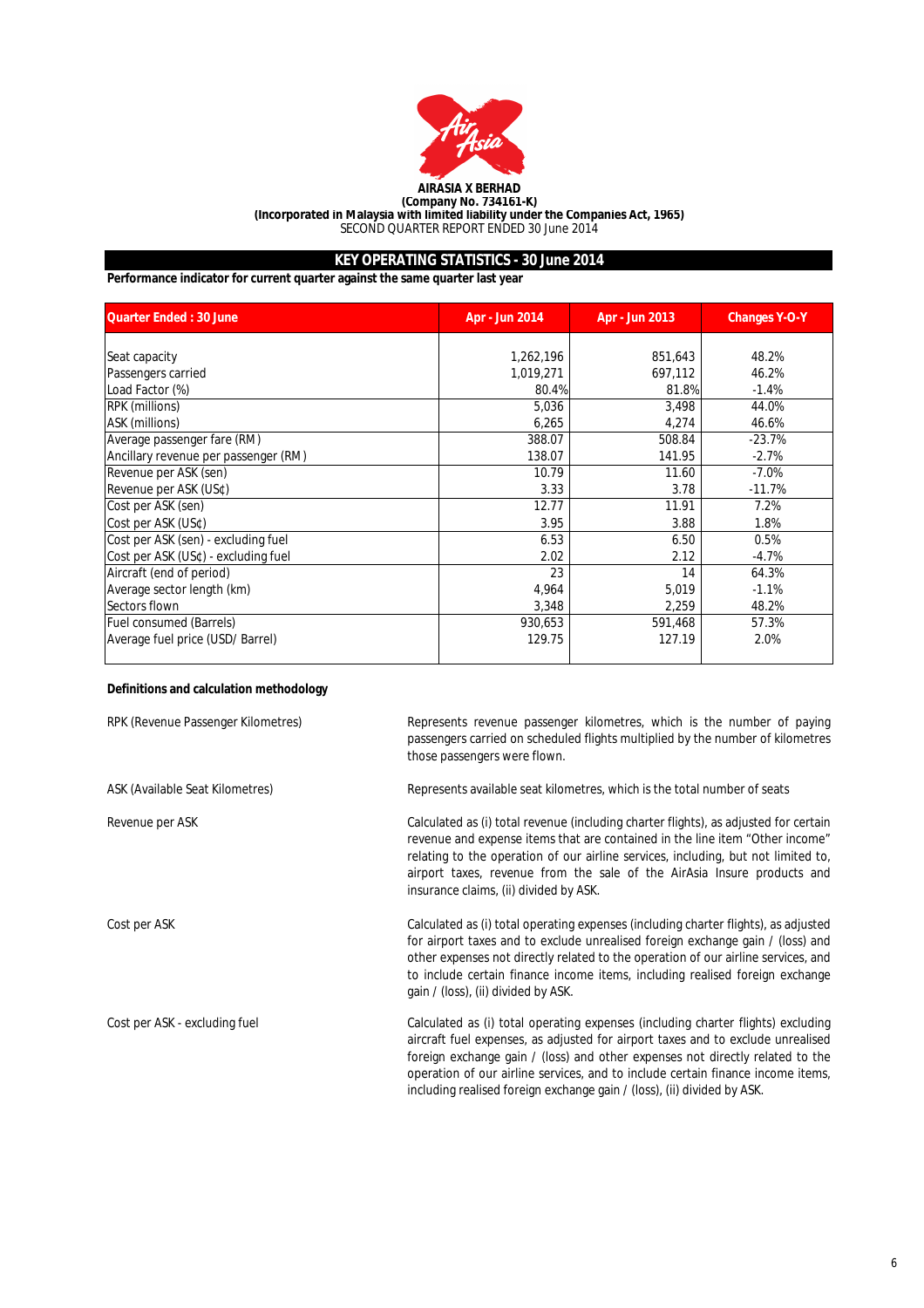

## **1. Basis of preparation**

The interim financial report is unaudited and has been prepared in accordance with Malaysian Financial Reporting Standard ("MFRS") 134 "Interim Financial Reporting" and paragraph 9.22 and Appendix 9B of the Bursa Malaysia Securities Berhad ("Bursa Malaysia") Listing Requirements.

The interim financial statements should be read in conjunction with the audited consolidated financial statements of the Company for the financial year ended 31 December 2013.

#### **2. Summary of significant accounting policies**

The accounting policies and methods of computation adopted for the interim financial statements are consistent with those adopted for the audited consolidated financial statements of the Company for the financial year ended 31 December 2013, except for the adoption of the following MFRS and amendments to MFRS during the financial period:

| Amendment to MFRS 132 | <b>Financial Instruments: Presentation</b> |
|-----------------------|--------------------------------------------|
| Amendment to MFRS 10  | Consolidated Financial Statements          |
| Amendment to MFRS 12  | Disclosures of Interests in Other entities |
| Amendment to MFRS 127 | Separate Financial Statements              |

The adoption of the above MFRS and amendments to MFRS did not have any material financial impact to the Group.

#### **3. Auditors' report on preceding annual financial statements**

The auditors have expressed an unqualified opinion on the audited consolidated financial statements of the Company for the financial year ended 31 December 2013.

## **4. Seasonality of operations**

AirAsia X is primarily involved in the provision of air transportation services and is therefore subject to seasonal demand for air travel. As a significant portion of its passengers travel for leisure, the Company generally records higher revenue during holiday months, particularly from November to February. Accordingly, the revenues and cash flows are generally higher from November to February, and generally lower from March to June due to decreased travel during these months.

#### **5. Unusual items due to their nature, size or incidence**

There were no unusual items affecting assets, liabilities, equity, net income or cash flows during the current quarter and financial period.

## **6. Changes in estimates**

There were no changes in estimates that have had material effects on the current quarter and financial period results.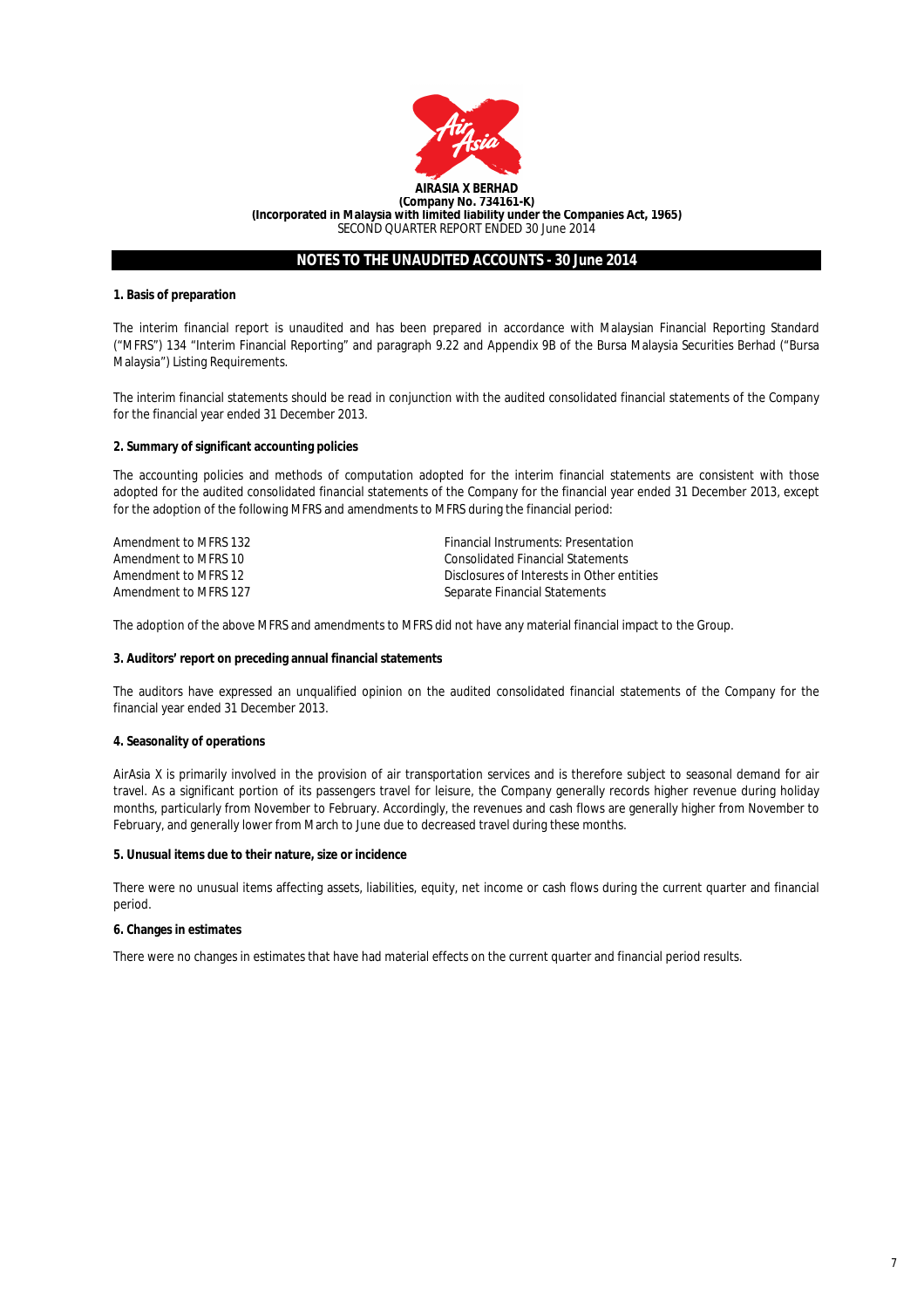

## **7. Capital and reserves**

The Company was listed on the Main Market of Bursa Malaysia on 10 July 2013 and has successfully issued 593 million new ordinary shares of RM 0.15 each at RM1.25 per share for capital expenditure, repayment of bank borrowings, general working capital and listing expenses purposes. Upon completion, the issued and fully paid ordinary shares of the Company amounted to 2,370 million ordinary shares of RM0.15 each and share premium of RM651.9 million has been included in the share premium account.

The new issuance of issued and fully paid up share capital is as disclosed in note 25.

## **8. Dividend paid**

No dividends were declared or approved in the quarter ended 30 June 2014.

#### **9. Segment reporting**

The reportable operating segments of the Group have been identified as North Asia, Australia and others.

|               |                                              | <b>INDIVIDUAL QUARTER</b>                           |                                                    | <b>CUMULATIVE</b>                                  |
|---------------|----------------------------------------------|-----------------------------------------------------|----------------------------------------------------|----------------------------------------------------|
|               | Quarter ended<br>30/06/2014<br><b>RM'000</b> | <b>Quarter ended</b><br>30/06/2013<br><b>RM'000</b> | <b>Period Ended</b><br>30/06/2014<br><b>RM'000</b> | <b>Period Ended</b><br>30/06/2013<br><b>RM'000</b> |
| Revenue       |                                              |                                                     |                                                    |                                                    |
| North Asia    | 315,797                                      | 252.615                                             | 673.736                                            | 512.562                                            |
| Australia     | 234,659                                      | 177.311                                             | 524,105                                            | 411,545                                            |
| <b>Others</b> | 121.156                                      | 61.210                                              | 223,250                                            | 102,306                                            |
| Total         | 671,612                                      | 491,136                                             | 1,421,091                                          | 1,026,413                                          |
|               |                                              |                                                     |                                                    |                                                    |

|                      |                      | <b>INDIVIDUAL QUARTER</b> |                     | <b>CUMULATIVE</b>   |
|----------------------|----------------------|---------------------------|---------------------|---------------------|
|                      | <b>Quarter ended</b> | <b>Quarter ended</b>      | <b>Period Ended</b> | <b>Period Ended</b> |
|                      | 30/06/2014           | 30/06/2013                | 30/06/2014          | 30/06/2013          |
|                      | <b>RM'000</b>        | <b>RM'000</b>             | <b>RM'000</b>       | <b>RM'000</b>       |
| (LBITDAR)/ EBITDAR 1 |                      |                           |                     |                     |
| North Asia           | 2.401                | 24,985                    | 66.768              | 77.745              |
| Australia            | (55, 795)            | 17.453                    | (60, 052)           | 70.592              |
| Others               | 40.487               | 18.932                    | 46.832              | 35,181              |
| Total                | (12,907)             | 61,370                    | 53,548              | 183,518             |

Note:

 $\mathbf{1}$ 

(LBITDAR)/ EBITDAR represents (loss)/ earnings before finance cost, taxation, depreciation, amortisation and aircraft rental expenses.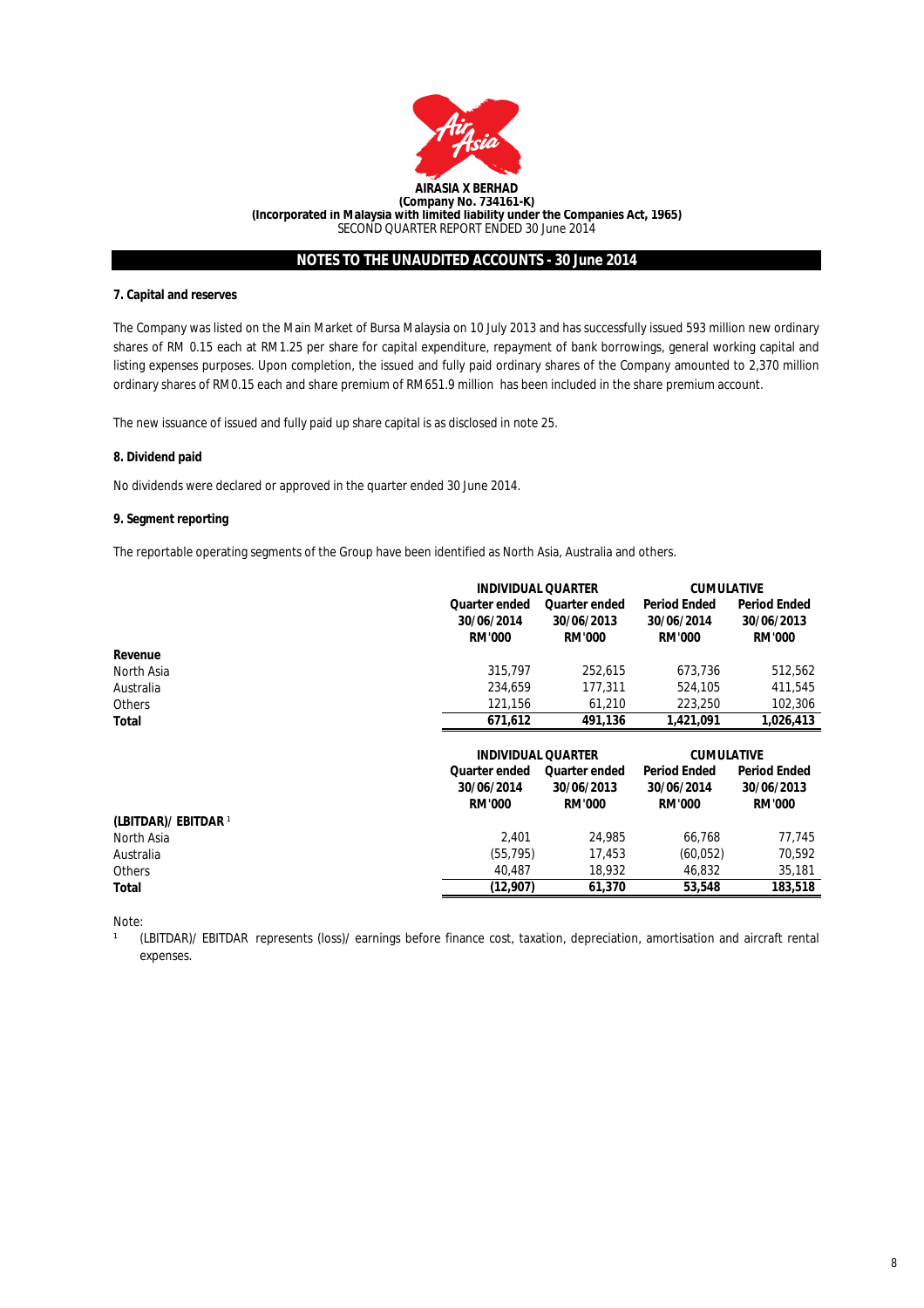

**(Company No. 734161-K) (Incorporated in Malaysia with limited liability under the Companies Act, 1965)**

SECOND QUARTER REPORT ENDED 30 June 2014

# **NOTES TO THE UNAUDITED ACCOUNTS - 30 June 2014**

|                                                        | <b>INDIVIDUAL QUARTER</b>                    |                             | <b>CUMULATIVE</b>           |                             |  |
|--------------------------------------------------------|----------------------------------------------|-----------------------------|-----------------------------|-----------------------------|--|
|                                                        | <b>Quarter ended</b><br><b>Quarter ended</b> |                             | <b>Period Ended</b>         | <b>Period Ended</b>         |  |
|                                                        | 30/06/2014<br><b>RM'000</b>                  | 30/06/2013<br><b>RM'000</b> | 30/06/2014<br><b>RM'000</b> | 30/06/2013<br><b>RM'000</b> |  |
| (Loss Before Tax) ("(LBT)")/ Profit Before Tax ("PBT") |                                              |                             |                             |                             |  |
| North Asia                                             | (49,960)                                     | (33, 373)                   | (35,052)                    | (21, 204)                   |  |
| Australia                                              | (104, 457)                                   | (24, 858)                   | (157, 079)                  | (4, 439)                    |  |
| <b>Others</b>                                          | 22.043                                       | (179)                       | 11.630                      | 1.998                       |  |
| <b>Total</b>                                           | (132.374)                                    | (58, 410)                   | (180, 501)                  | (23, 645)                   |  |

#### **10. Revenue**

|                                 | <b>INDIVIDUAL QUARTER</b>                           |                                                     | <b>CUMULATIVE</b>                                  |                                                    |
|---------------------------------|-----------------------------------------------------|-----------------------------------------------------|----------------------------------------------------|----------------------------------------------------|
|                                 | <b>Quarter ended</b><br>30/06/2014<br><b>RM'000</b> | <b>Quarter ended</b><br>30/06/2013<br><b>RM'000</b> | <b>Period Ended</b><br>30/06/2014<br><b>RM'000</b> | <b>Period Ended</b><br>30/06/2013<br><b>RM'000</b> |
| Scheduled flights               | 316.121                                             | 298.159                                             | 739.151                                            | 652.041                                            |
| Refund                          | (1,006)                                             | (232)                                               | (1,892)                                            | (443)                                              |
|                                 | 315,115                                             | 297.927                                             | 737.259                                            | 651,598                                            |
| Charter flights                 | 85,700                                              | 17.468                                              | 148,576                                            | 33,045                                             |
| Fuel surcharge                  | 79.424                                              | 56.561                                              | 161,225                                            | 106,330                                            |
| Freight and cargo               | 33.989                                              | 21.317                                              | 59.283                                             | 41.231                                             |
| Ancillary revenue               | 139.845                                             | 97.776                                              | 288,284                                            | 194.031                                            |
| Management fee                  | 588                                                 | 87                                                  | 1.167                                              | 178                                                |
| Aircraft operating lease income | 16.951                                              |                                                     | 25.297                                             |                                                    |
|                                 | 671.612                                             | 491.136                                             | 1.421.091                                          | 1.026.413                                          |

Ancillary revenue includes administrative and other fees, seat fees, change fees, convenience fees, excess baggage fees, inflight sales, and other items and services.

## **11. Staff cost**

|                                       |                                                     | <b>INDIVIDUAL QUARTER</b>                           |                                                    | <b>CUMULATIVE</b>                                  |
|---------------------------------------|-----------------------------------------------------|-----------------------------------------------------|----------------------------------------------------|----------------------------------------------------|
|                                       | <b>Quarter ended</b><br>30/06/2014<br><b>RM'000</b> | <b>Quarter ended</b><br>30/06/2013<br><b>RM'000</b> | <b>Period Ended</b><br>30/06/2014<br><b>RM'000</b> | <b>Period Ended</b><br>30/06/2013<br><b>RM'000</b> |
| Wages, salaries, bonus and allowances | 66.906                                              | 52,823                                              | 133.031                                            | 93.761                                             |
| Defined contribution retirement plan  | 5.631                                               | 4.498                                               | 10.846                                             | 9.187                                              |
| ESOS                                  | 248                                                 | $\overline{\phantom{a}}$                            | 496                                                | $\overline{\phantom{a}}$                           |
|                                       | 72.785                                              | 57.321                                              | 144,373                                            | 102.948                                            |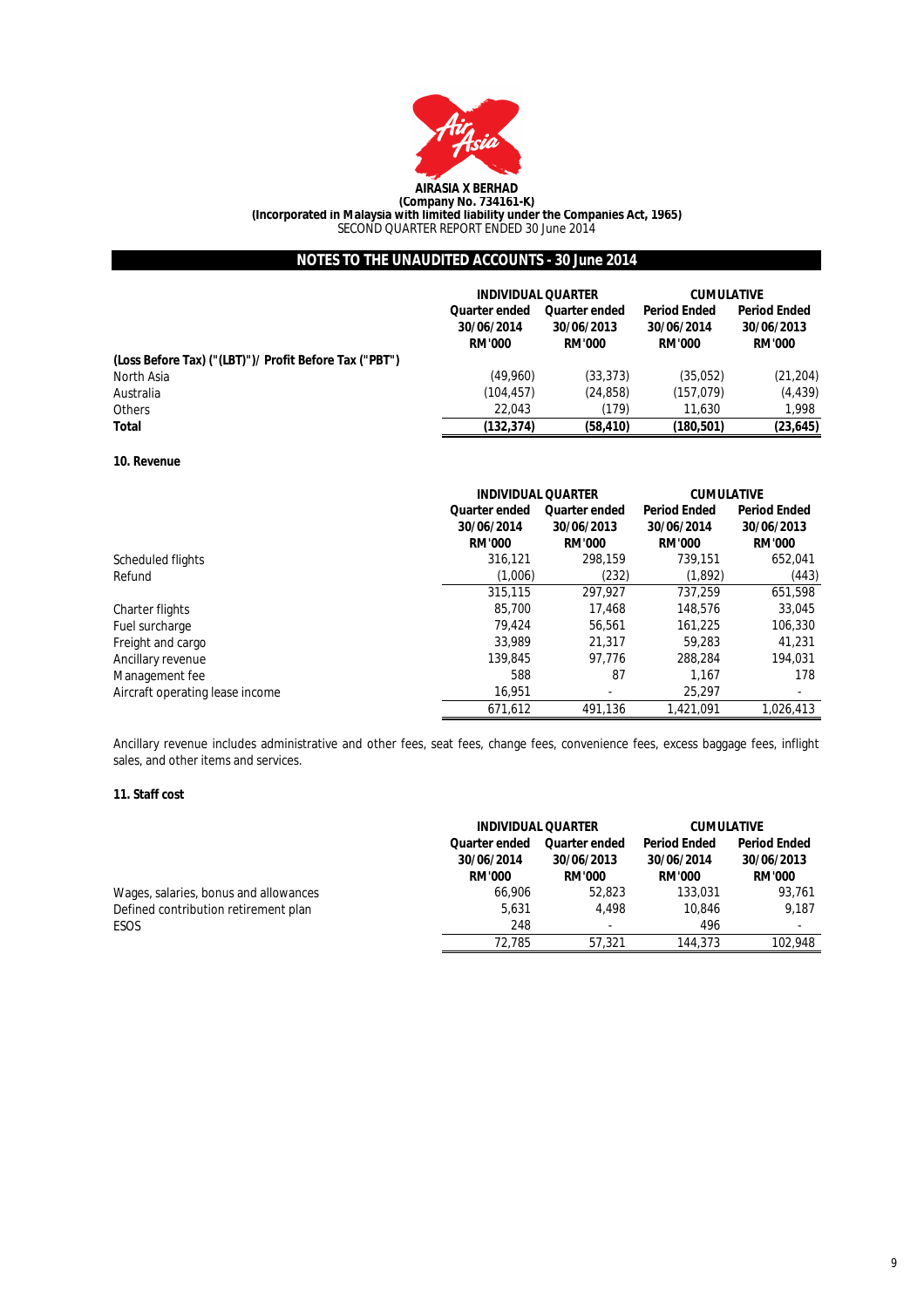

#### **12. Other income**

|                                                   |                                                     | <b>INDIVIDUAL QUARTER</b>                           |                                                    | <b>CUMULATIVE</b>                                  |
|---------------------------------------------------|-----------------------------------------------------|-----------------------------------------------------|----------------------------------------------------|----------------------------------------------------|
|                                                   | <b>Quarter ended</b><br>30/06/2014<br><b>RM'000</b> | <b>Quarter ended</b><br>30/06/2013<br><b>RM'000</b> | <b>Period Ended</b><br>30/06/2014<br><b>RM'000</b> | <b>Period Ended</b><br>30/06/2013<br><b>RM'000</b> |
| Gain on disposal of property, plant and equipment | 14,428                                              | 8                                                   | 14.428                                             |                                                    |
| Commission income from insurance                  | 886                                                 | 1.178                                               | 2.550                                              | 2.260                                              |
| <b>Others</b>                                     | 3.973                                               | 3.574                                               | 5.472                                              | 3,574                                              |
|                                                   | 19.287                                              | 4.760                                               | 22.450                                             | 5,842                                              |

Other income ('others') includes incentives received/receivable by the Group from certain airport authorities and sales and lease back of engines.

## **13. Finance income/(costs)**

|                                                 |                                              | <b>INDIVIDUAL QUARTER</b>                           |                                                    | <b>CUMULATIVE</b>                                  |  |
|-------------------------------------------------|----------------------------------------------|-----------------------------------------------------|----------------------------------------------------|----------------------------------------------------|--|
|                                                 | Quarter ended<br>30/06/2014<br><b>RM'000</b> | <b>Quarter ended</b><br>30/06/2013<br><b>RM'000</b> | <b>Period Ended</b><br>30/06/2014<br><b>RM'000</b> | <b>Period Ended</b><br>30/06/2013<br><b>RM'000</b> |  |
| Finance income:                                 |                                              |                                                     |                                                    |                                                    |  |
| Interest income on deposits with licensed banks | 248                                          | 281                                                 | 367                                                | 608                                                |  |
| Finance costs:                                  |                                              |                                                     |                                                    |                                                    |  |
| Interest expense on bank borrowings             | (21, 653)                                    | (16, 416)                                           | (41,930)                                           | (29, 879)                                          |  |
| Bank facilities and other charges               | (566)                                        | (475)                                               | (588)                                              | (541)                                              |  |
|                                                 | (22, 219)                                    | (16, 891)                                           | (42, 518)                                          | (30,420)                                           |  |
| Foreign exchange gain/ (loss)                   |                                              |                                                     |                                                    |                                                    |  |
| Unrealised foreign exchange loss                |                                              |                                                     |                                                    |                                                    |  |
| on borrowings                                   | 31,932                                       | (47, 232)                                           | 8,048                                              | (56, 494)                                          |  |
| Fair value movement recycled from cash          |                                              |                                                     |                                                    |                                                    |  |
| flow hedge reserve                              | (11, 370)                                    | 16,519                                              | 22,859                                             | 16,519                                             |  |
| Unrealised foreign exchange loss on deposits    |                                              |                                                     |                                                    |                                                    |  |
| and bank balances                               | (539)                                        | 520                                                 | (811)                                              | 239                                                |  |
|                                                 | 20,023                                       | (30, 193)                                           | 30,096                                             | (39, 736)                                          |  |
| Realised foreign exchange gain/ (loss) on       |                                              |                                                     |                                                    |                                                    |  |
| upliftment of fixed deposits                    |                                              |                                                     | 26                                                 | (79)                                               |  |
| Net foreign exchange gains/ (losses)            | 20,023                                       | (30, 193)                                           | 30,122                                             | (39, 815)                                          |  |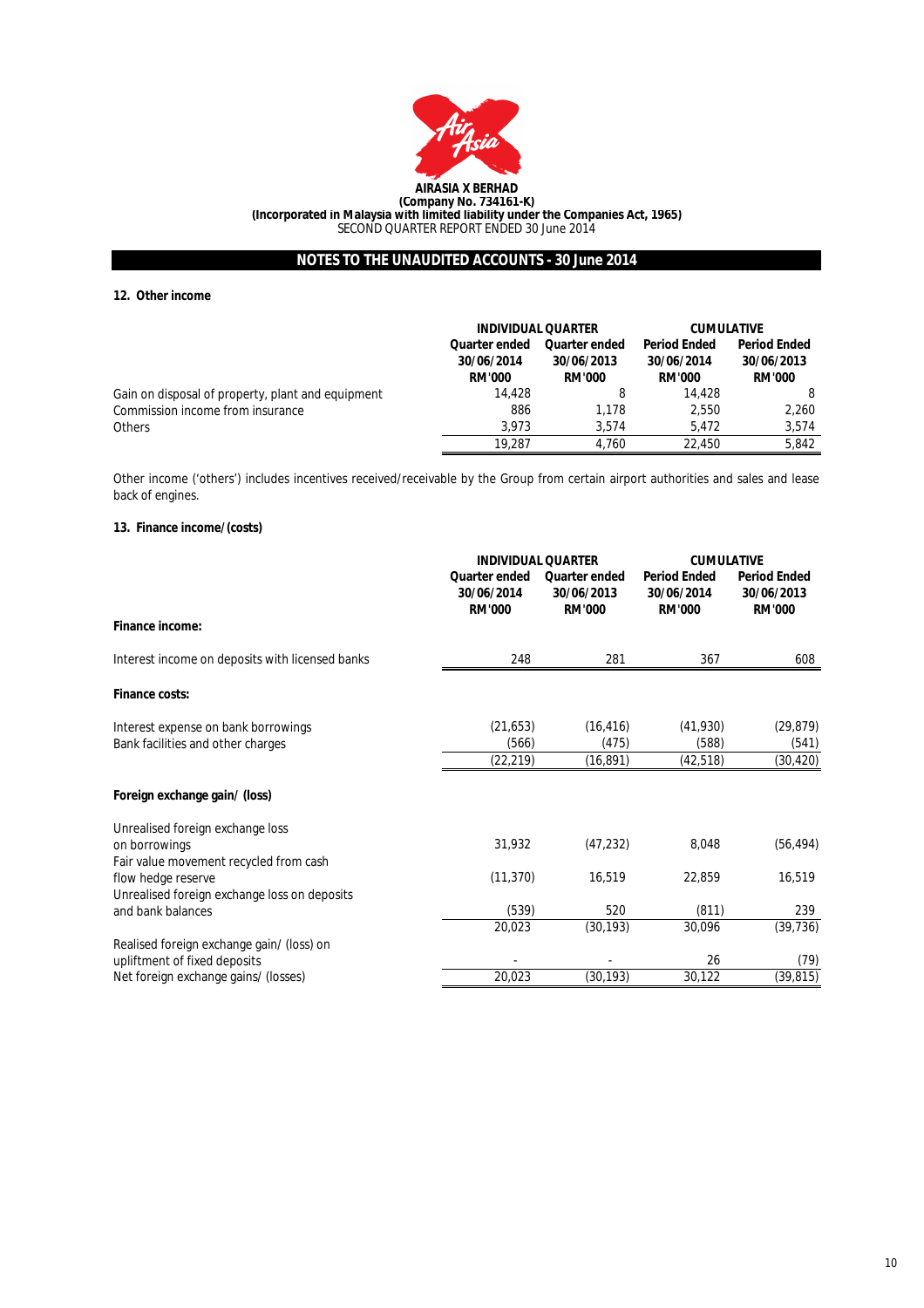

#### **14. Taxation**

#### **Current taxation**

The current taxation charge comprises tax payable on interest income.

#### **Deferred taxation**

During the financial period ended 30 June 2014 the Company recognised a net tax allowance of RM40.4 million, as compared to RM41.5 million in the financial period ended 30 June 2014, due primarily to income tax exemptions recognised for certain qualifying expenditures as provided by the Malaysian Ministry of Finance.

The following table sets forth the reconciliation between the Malaysian statutory and actual tax credit earned by the Group for the financial periods indicated.

|                                                       | <b>INDIVIDUAL QUARTER</b>                           |                                                     | <b>CUMULATIVE</b>                                  |                                                    |
|-------------------------------------------------------|-----------------------------------------------------|-----------------------------------------------------|----------------------------------------------------|----------------------------------------------------|
|                                                       | <b>Quarter ended</b><br>30/06/2014<br><b>RM'000</b> | <b>Quarter ended</b><br>30/06/2013<br><b>RM'000</b> | <b>Period Ended</b><br>30/06/2014<br><b>RM'000</b> | <b>Period Ended</b><br>30/06/2013<br><b>RM'000</b> |
| LBT                                                   | (132, 374)                                          | (58, 410)                                           | (180, 501)                                         | (23, 645)                                          |
| Tax calculated at Malaysian statutory tax rate of 25% | (33,093)                                            | (14,603)                                            | (45, 125)                                          | (5, 911)                                           |
| Tax effects:                                          |                                                     |                                                     |                                                    |                                                    |
| - Under/ (over) accrual in prior year                 | 1.879                                               |                                                     | (2, 173)                                           |                                                    |
| - tax incentives                                      |                                                     | (17, 079)                                           | (18, 591)                                          | (42, 871)                                          |
| - expenses not deductible for tax purposes            | 11.999                                              | 11.623                                              | 20,000                                             | 15.252                                             |
| - income not subject to tax                           | (7, 343)                                            | (6,048)                                             | (7, 343)                                           | (8,009)                                            |
| - Changes in statutory tax rate                       | 22,969                                              |                                                     | 12,797                                             |                                                    |
| Taxation                                              | (3,589)                                             | (26, 107)                                           | (40, 435)                                          | (41, 539)                                          |

## **15. Disclosure of realised and unrealised profits/ (losses)**

The cumulative retained earnings of the Group and its subsidiaries comprise realised and unrealised profits/ (losses) are as follows:

|                                                                  | As at<br>30/06/2014<br><b>RM'000</b> | As at<br>31/12/2013<br><b>RM'000</b> |
|------------------------------------------------------------------|--------------------------------------|--------------------------------------|
| Total retained earnings of AirAsia X Berhad and its subsidiaries |                                      |                                      |
| - Realised                                                       | (51, 898)                            | (108, 897)                           |
| - Unrealised                                                     | (59, 192)                            | 119,429                              |
|                                                                  | (111,090)                            | 10,532                               |
| Total share of accumulated losses from associated companies      |                                      |                                      |
| - Realised                                                       | (18, 946)                            | (502)                                |
| Total retained (losses)/ profits                                 | (130,036)                            | 10,030                               |
|                                                                  |                                      |                                      |

#### **16. Property, plant and equipment**

#### **(a) Acquisition and disposal**

During the period ended 30 June 2014, the Group acquired property, plant and equipment amounting to RM404.2 million (period ended 30 June 2013:RM654.9 million) primarily in relation to the acquisition of new aircraft.

#### **(b) Revaluation**

There was no revaluation of property, plant and equipment for the quarter ended 30 June 2014 (quarter ended 30 June 2013: RM Nil).

#### **(c) Impairment**

There was no impairment of property, plant and equipment for the quarter ended 30 June 2014 (quarter ended 30 June 2013: RM Nil).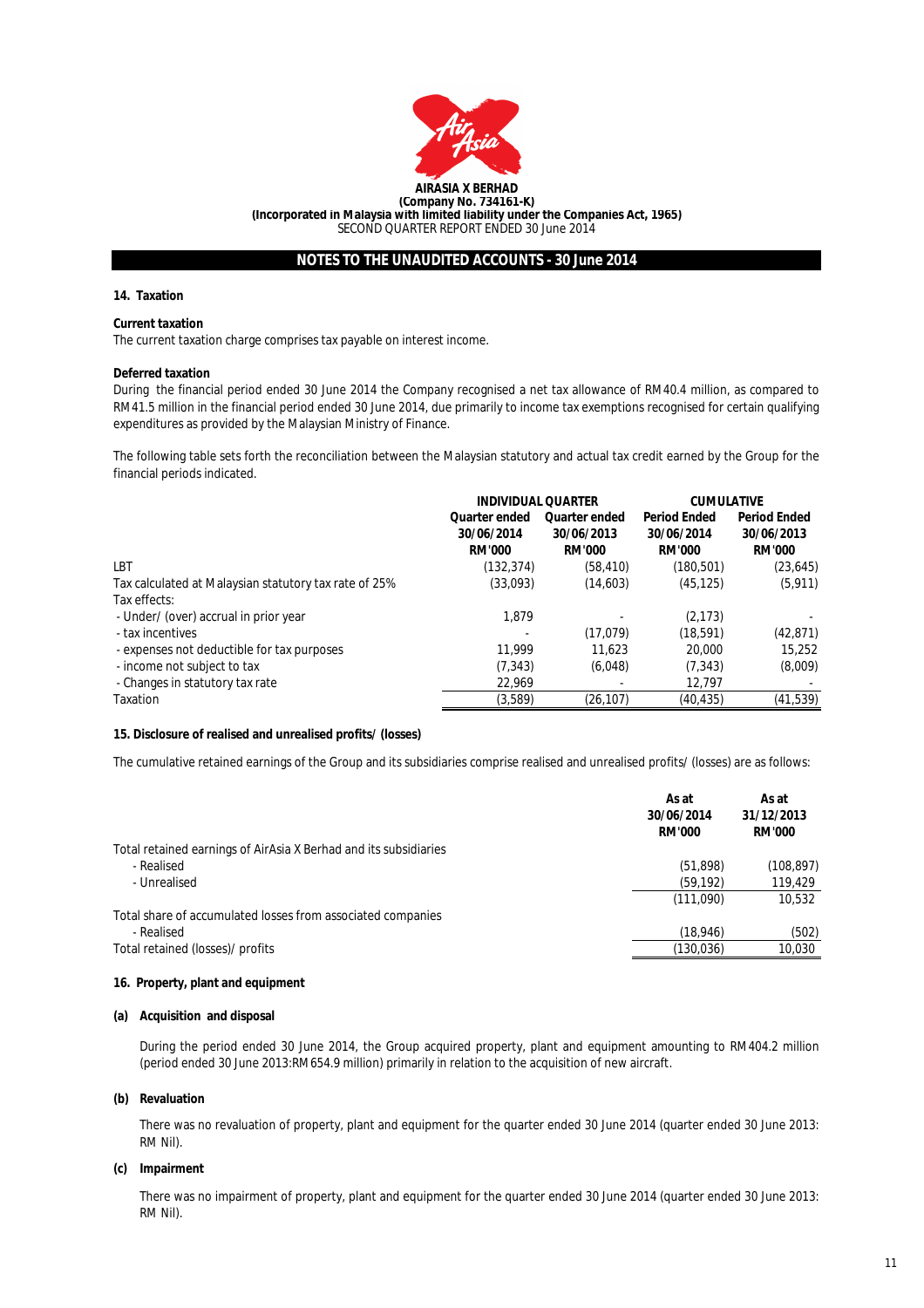

## **17. Deposits on aircraft purchase**

The deposits on aircraft purchase are denominated in US Dollars ("USD") and are in respect of pre-delivery payments on aircraft purchase, which will be delivered between Oct 2013 to May 2025. Pre-delivery payments constitute an instalment in respect of the price of the aircraft and are deducted from the final price on delivery.

#### **18. Other deposits**

Other deposits include deposits paid for maintenance of aircraft and deposits paid to lessors for leased aircraft. These deposits are denominated in USD.

#### **19. Investment in associates**

|                                          | As at<br>30/06/2014<br><b>RM'000</b> | As at<br>31/12/2013<br><b>RM'000</b> |
|------------------------------------------|--------------------------------------|--------------------------------------|
| Unquoted investments, at cost            | 73.905                               | 20,018                               |
| Group's share of post-acquisition losses | (19.448)                             | (502)                                |
|                                          | 54.457                               | 19,516                               |

The details of the associates are as follows:-

|                                      | <b>Group effective equity interest</b> |                 |                          |                                         |
|--------------------------------------|----------------------------------------|-----------------|--------------------------|-----------------------------------------|
| Name                                 | <b>Country of</b><br>Incorporation     | 30/06/2014<br>% | 31/12/2013<br>%          | Principal<br>activity                   |
| Thai AAX Co., Ltd ("TAAX")           | Thailand                               | 49%             | 49%                      | Commercial air<br>transport<br>services |
| PT. Indonesia Airasia Extra ("IAAX") | Indonesia                              | 49%             | $\overline{\phantom{a}}$ | Commercial air<br>transport<br>services |

TAAX and IAAX are private company for which there are no quoted market price available for its shares.

## **20. Receivables and prepayments**

|                                 | As at<br>30/06/2014<br><b>RM'000</b> | As at<br>31/12/2013<br><b>RM'000</b> |
|---------------------------------|--------------------------------------|--------------------------------------|
| Trade receivables               | 57,955                               | 43,675                               |
| Other receivables               | 54.075                               | 46,245                               |
| Prepayment                      | 44,757                               | 43,277                               |
| Deposits                        | 19,408                               | 33,600                               |
|                                 | 176.195                              | 166,797                              |
| Less: Impairment of receivables |                                      | (1, 441)                             |
|                                 | 176.195                              | 165,356                              |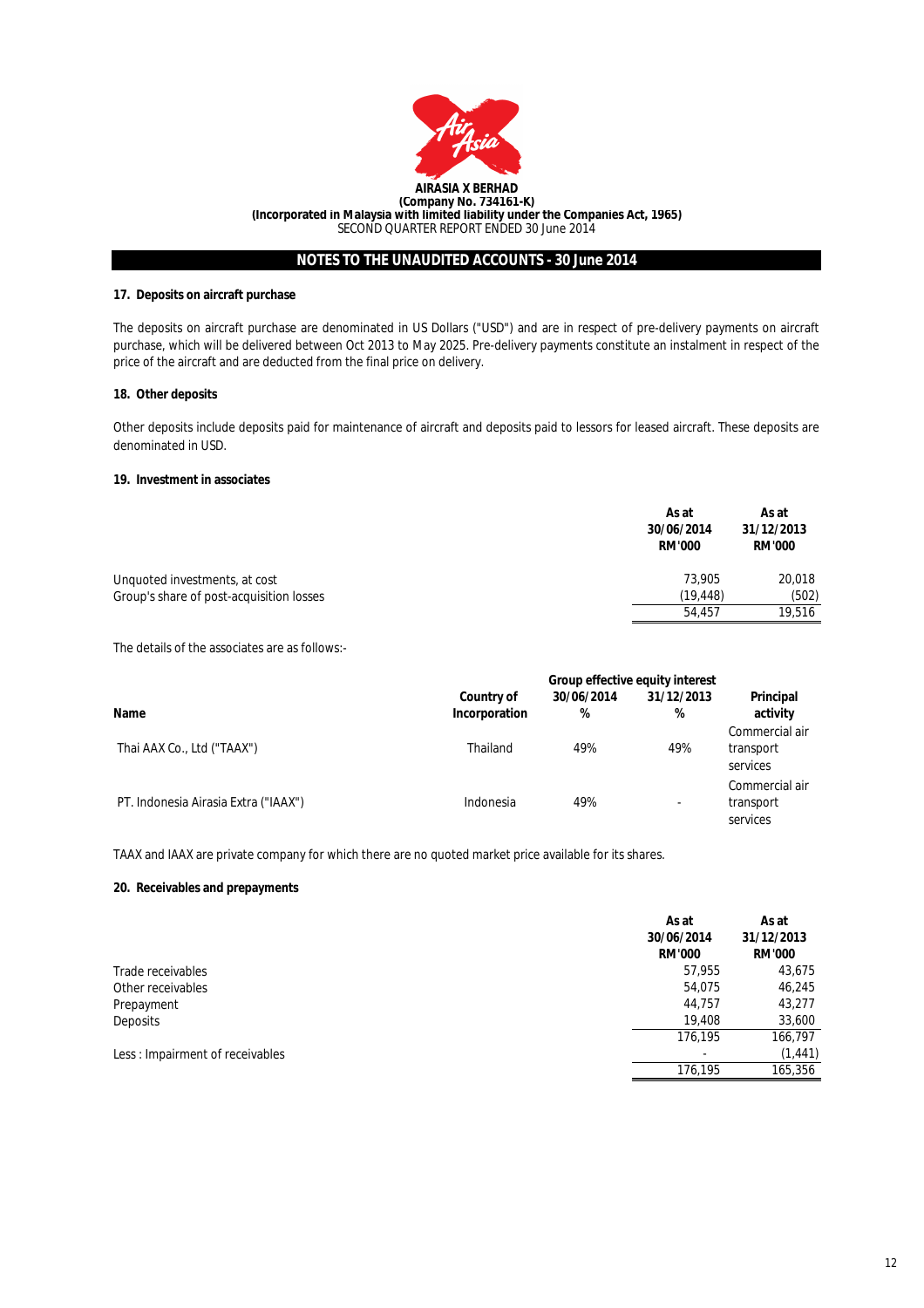

## **21. Deposits, cash and bank balances**

For the purpose of the cash flow statements, cash and cash equivalents include the following:

|                              | As at<br>30/06/2014<br><b>RM'000</b> | As at<br>31/12/2013<br><b>RM'000</b> |
|------------------------------|--------------------------------------|--------------------------------------|
| Cash and bank balances       | 87.391                               | 212,089                              |
| Deposits with licensed bank  | 57,397                               | 50,887                               |
|                              | 144.788                              | 262,976                              |
| Less: Restricted cash        | (57, 397)                            | (50, 887)                            |
| Cash and cash equivalents    | 87,391                               | 212,089                              |
| 22. Trade and other payables | As at                                | As at                                |
|                              | 30/06/2014<br><b>RM'000</b>          | 31/12/2013<br><b>RM'000</b>          |
| Trade payables               | 363,207                              | 203,297                              |
| Other payables and accruals  | 230.667                              | 143,481                              |
|                              | 593.874                              | 346.778                              |

Other payables and accruals include operational expenses payable to airport authorities and passenger service charges.

## **23. Borrowings**

| Current<br>261,185<br>245,435<br>- Revolving credit (unsecured)<br>203.755<br>184,674<br>- Term Ioans (secured)<br>- Hire purchase (unsecured)<br>21<br>21<br>445,880<br>449,211<br>Non-current<br>88,187<br>179,686<br>- Revolving credit (unsecured)<br>1.457.854<br>1,370,626<br>- Term Ioans (secured)<br>53<br>61 |
|------------------------------------------------------------------------------------------------------------------------------------------------------------------------------------------------------------------------------------------------------------------------------------------------------------------------|
|                                                                                                                                                                                                                                                                                                                        |
|                                                                                                                                                                                                                                                                                                                        |
|                                                                                                                                                                                                                                                                                                                        |
|                                                                                                                                                                                                                                                                                                                        |
|                                                                                                                                                                                                                                                                                                                        |
|                                                                                                                                                                                                                                                                                                                        |
|                                                                                                                                                                                                                                                                                                                        |
|                                                                                                                                                                                                                                                                                                                        |
| - Hire purchase (unsecured)                                                                                                                                                                                                                                                                                            |
| 1,550,373<br>1.546.094                                                                                                                                                                                                                                                                                                 |
| 1,996,253<br>1,995,305<br><b>Total borrowings</b>                                                                                                                                                                                                                                                                      |

The currency profile of borrowings is as follows:

| --               | As at         | As at         |
|------------------|---------------|---------------|
|                  | 30/06/2014    | 31/12/2013    |
|                  | <b>RM'000</b> | <b>RM'000</b> |
| Ringgit Malaysia | 40.074        | 40.082        |
| <b>US Dollar</b> | 1.955.231     | 1.956.171     |
|                  | 1.995.305     | ,996,253      |

The movement of the borrowings during the financial period as follows:-

|                                                        | As at<br>30/06/2014<br><b>RM'000</b> | As at<br>30/06/2013<br><b>RM'000</b> |
|--------------------------------------------------------|--------------------------------------|--------------------------------------|
| At beginning of financial period                       | 1.996.253                            | 1,392,256                            |
| Proceeds from borrowings                               | 244,215                              | 549.418                              |
| Repayment of borrowings                                | (196.186)                            | (190, 917)                           |
| Unrealised foreign exchange (gain)/ loss on borrowings | (48.977)                             | 56.494                               |
| At end of financial period                             | 1.995.305                            | 1.807.251                            |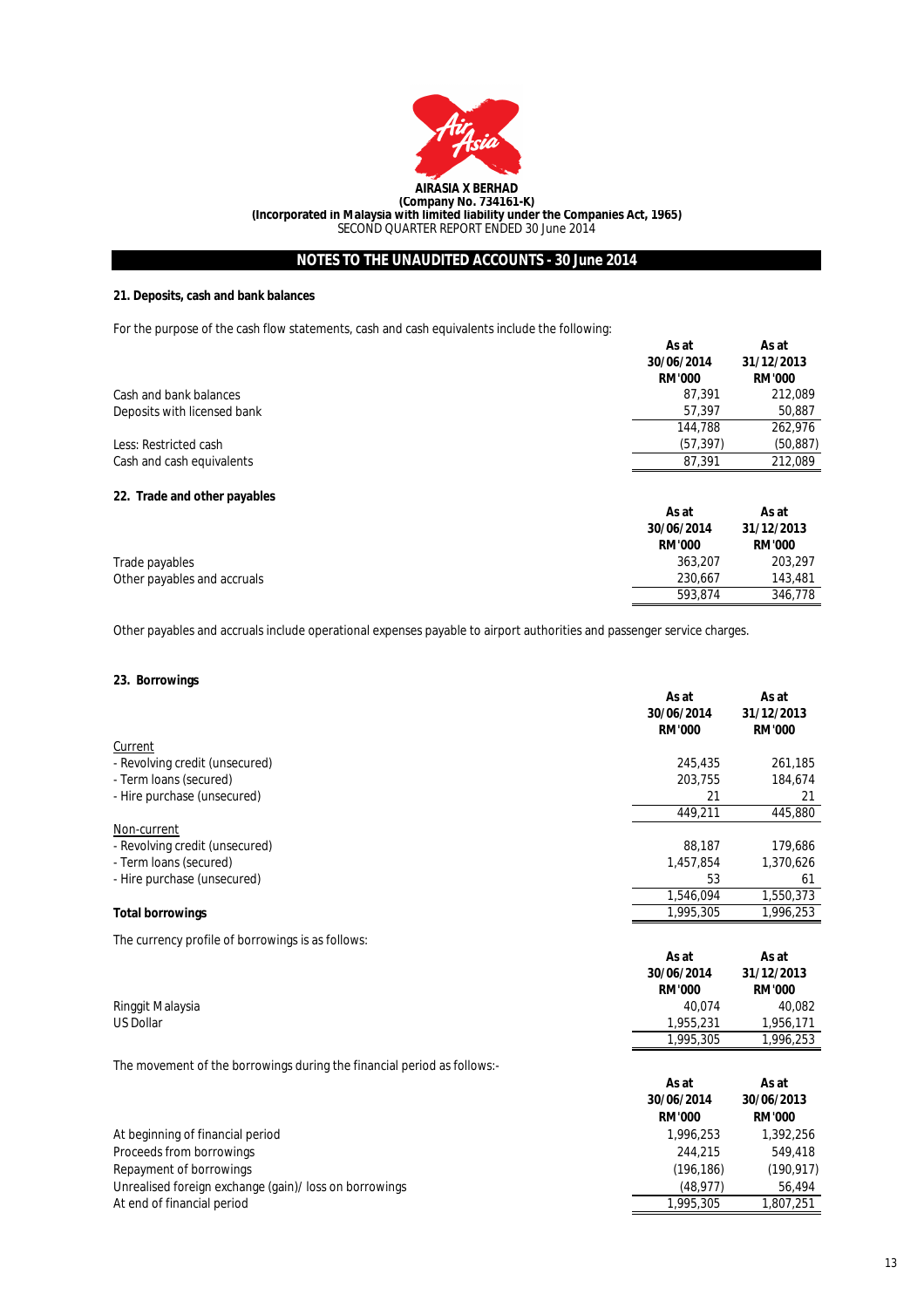

## **24. Derivative Financial Instruments**

The Group has entered into cross currency interest rate contracts ("CCIRS") and an interest rate swap ("SWAP") to hedge against fluctuation in the foreign exchange currency and interest rates on its aircrafts delivered during financial year ended 31 December 2013 and financial quarter under review. Gains and losses recognised in the cash flow hedge reserve in equity will be continuously released to the income statement within finance cost until the full repayment of the aircraft loans (Note 23).

Under the CCIRS and SWAP facilities, the Company converted the aircraft loans and interest whereby:

(i) The USD principal repayments throughout the tenor of 10 and 12 years will be paid in RM at an exchange rate of USD1 to RM3.0260, RM3.0895 and RM3.1875 respectively; and

(ii) The USD interests of 3 months London Interbank Offered Rate ("LIBOR") plus a margin ranging between 0.80% and 3.75% will be paid at a RM fixed rates between 2.36% and 7.03% per annum for the entire tenor of the loans.

The full fair value of a hedging derivative is classified as a non-current asset if the remaining maturity of the hedge item is more than 12 months and, as a current asset, if the maturity of the hedged item is less than 12 months.

The derivative financial instrument is classified as level 2 in the fair value hierarchy model.

The Group's level 2 hedging derivatives comprise the CCIRS contracts and SWAP contracts. These contracts have been fair valued using forward interest rates extracted from observable yield curves. The effects of discounting are generally insignificant for level 2 derivatives.

The following table presents the Company's assets and liabilities that are measured at level 2 of hedging derivatives fair value as at 30 June 2014 and 31 December 2013.

|                                                                             | As at<br>30/06/2014<br><b>RM'000</b> | As at<br>31/12/2013<br><b>RM'000</b> |
|-----------------------------------------------------------------------------|--------------------------------------|--------------------------------------|
| <b>Assets</b>                                                               |                                      |                                      |
| Financial assets at fair value through profit or loss - Trading derivatives | $\overline{\phantom{a}}$             | 5.541                                |
| Derivatives used for hedging                                                | 36.317                               | 60,388                               |
|                                                                             | 36.317                               | 65.929                               |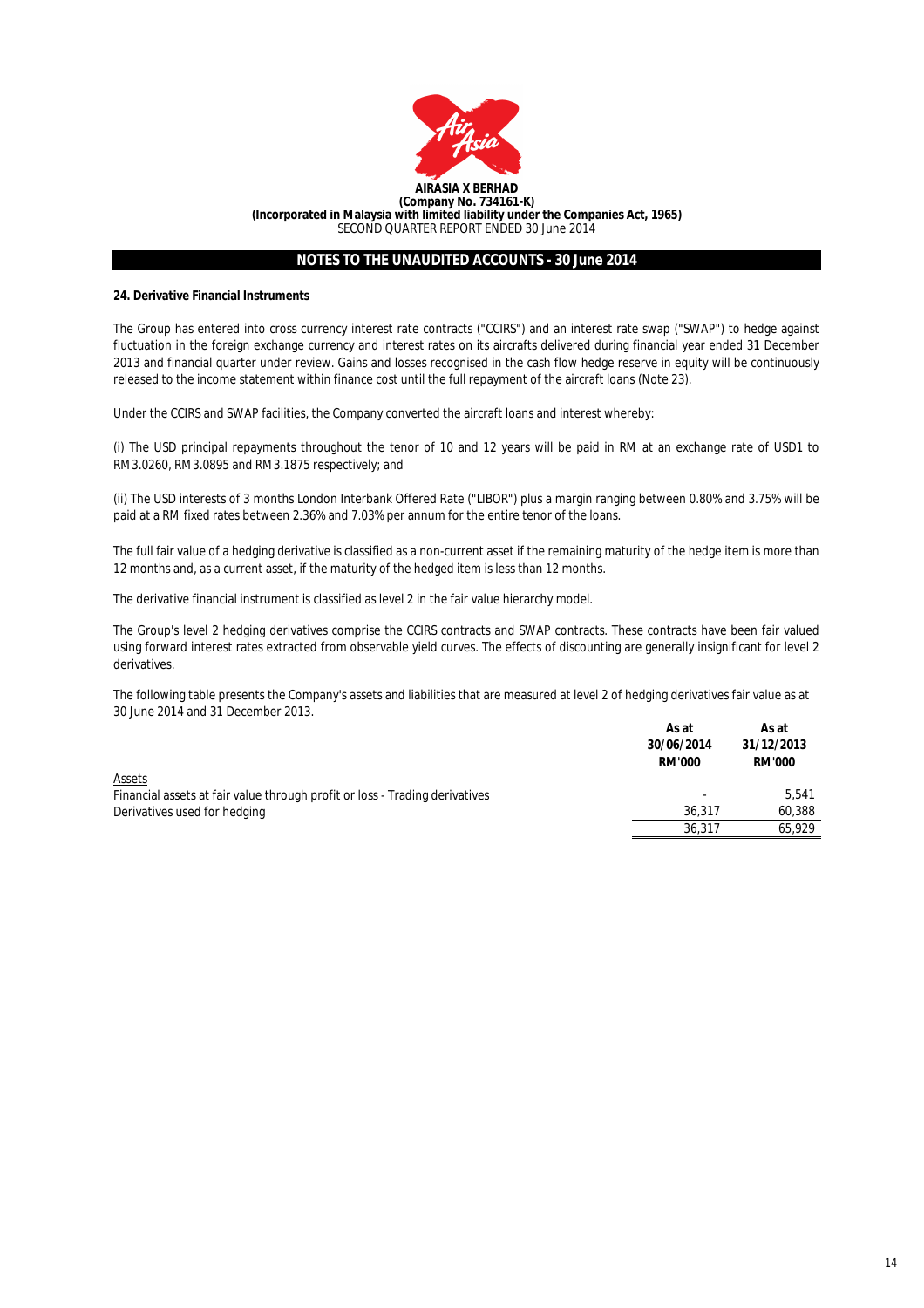

**(Incorporated in Malaysia with limited liability under the Companies Act, 1965)**

SECOND QUARTER REPORT ENDED 30 June 2014

# **NOTES TO THE UNAUDITED ACCOUNTS - 30 June 2014**

**25. Share capital**

|                                            | As at<br>30/06/2014<br><b>RM'000</b> | As at<br>31/12/2013<br><b>RM'000</b> |
|--------------------------------------------|--------------------------------------|--------------------------------------|
| Authorised:                                |                                      |                                      |
| Ordinary shares of RM1.00 each:            |                                      |                                      |
| At beginning of financial period/ year     |                                      | 270,000                              |
| Subdivision of shares                      |                                      | (270,000)                            |
| At the end of the financial period/ year   |                                      |                                      |
| Ordinary shares of RM0.15 each:            |                                      |                                      |
| At beginning of financial period/year      | 500,000                              |                                      |
| Subdivision of shares                      |                                      | 270,000                              |
| Increase during the financial period/ year |                                      | 230,000                              |
| At the end of the financial period/ year   | 500,000                              | 500,000                              |
| RCPS of RM1.00 each:                       |                                      |                                      |
| At beginning of financial period/ year     | 50,000                               | 50,000                               |
| Cancellation of RCPS                       |                                      |                                      |
| At the end of the financial period/ year   | 50,000                               | 50,000                               |
| Total authorised                           | 550,000                              | 550,000                              |
| <b>Issued and fully paid up:</b>           |                                      |                                      |
| Ordinary shares of RM1.00 each:            |                                      |                                      |
| At beginning of financial period/ year     |                                      | 224,000                              |
| Conversion of RCPS                         |                                      | 42,667                               |
| Subdivision of shares                      |                                      | (266, 667)                           |
| At the end of the financial period/ year   |                                      |                                      |
| Ordinary shares of RM0.15 each:            |                                      |                                      |
| At beginning of financial period/year      | 355,556                              |                                      |
| Subdivision of shares                      |                                      | 266,667                              |
| Issuance of shares                         |                                      | 88,889                               |
| At the end of the financial period/ year   | 355,556                              | 355,556                              |
| RCPS of RM1.00 each:                       |                                      |                                      |
| At beginning of financial period/ year     |                                      | 42,667                               |
| Conversion of RCPS                         |                                      | (42, 667)                            |
| At the end of the financial period/ year   |                                      |                                      |
| Total issued and fully paid up             | 355,556                              | 355,556                              |
|                                            |                                      |                                      |

The terms of the RCPS are as follows:

- (a) The RCPS are convertible in whole at the holder's option at any time into ordinary shares of RM1.00 each in the capital of the Company in the proportion of one ordinary share for every one RCPS. Notwithstanding this, the RCPS holder shall convert all into ordinary shares of RM1.00 each in the capital of the Company upon receipt of written notice from the Company as part of the Company's bona fide scheme for the listing of the Company's shares on any recognised stock exchange.
- (b) The RCPS has the same entitlement to dividend and all other forms of distributions out of income of the Company at the same rate as that of ordinary shares.
- (c) The RCPS can be redeemed in part or in whole at the Company's option at any time, but only with prior written approval of the holder and redemption can only be effected at par value.
- (d) On 10 May 2013, all the outstanding RCPS are converted into ordinary shares of RM1.00 each, and on 13 May 2013, all the authorised RCPS has been cancelled and ordinary shares for both issued and authorised of RM1.00 each are sub-divided into ordinary shares of RM0.15 each.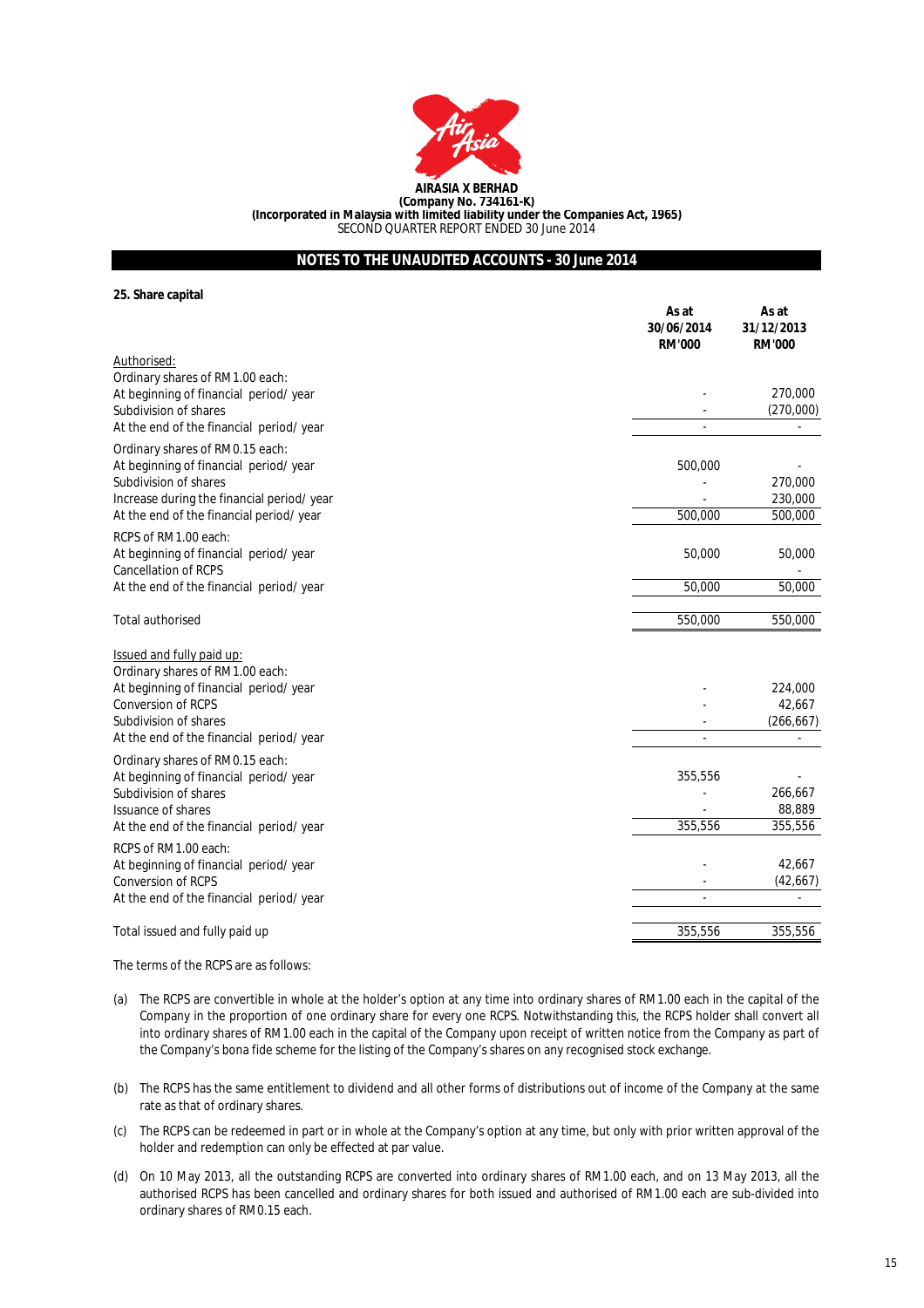

## **26. (Loss)/ earnings per share**

#### Basic (loss)/ earnings per share

Basic (loss)/ earnings per share is calculated by dividing the net profit for the financial period by the weighted average number of ordinary/preference shares in issue during the financial period.

|                                                                 | <b>INDIVIDUAL QUARTER</b>          |                                    | <b>CUMULATIVE</b>                 |                                   |
|-----------------------------------------------------------------|------------------------------------|------------------------------------|-----------------------------------|-----------------------------------|
|                                                                 | <b>Quarter ended</b><br>30/06/2014 | <b>Quarter Ended</b><br>30/06/2013 | <b>Period Ended</b><br>30/06/2014 | <b>Period Ended</b><br>30/06/2013 |
| Net (loss)/ profit for the individual quarter/ financial period |                                    |                                    |                                   |                                   |
| (RM'000)                                                        | (128, 785)                         | (32, 303)                          | (140,066)                         | 17.894                            |
| Weighted average number of ordinary/preference shares in        |                                    |                                    |                                   |                                   |
| issue('000)                                                     | 2,370,370                          | 266.667                            | 2.370.370                         | 266.667                           |
| (Loss)/ earnings per share (sen)                                | (5.4)                              | (12.1)                             | (5.9)                             | 6.7                               |

## Diluted (loss)/ earnings per share

The diluted (loss)/ earnings per share of the Group is similar to the basic (loss)/ earnings per share as the Group does not have any potential dilutive ordinary shares in issue.

#### **27. Post balance sheet events**

There is no material subsequent event noted during the quarter ended 30 June 2014.

#### **28. Contingent assets and contingent liabilities**

As at the date of this report, the Group does not have any contingent assets and contingent liabilities.

## **29. Capital commitments outstanding not provided for in the interim financial report**

|                                  | As at<br>30/06/2014<br><b>RM'000</b> | As at<br>31/12/2013<br><b>RM'000</b> |
|----------------------------------|--------------------------------------|--------------------------------------|
| Approved and contracted for      |                                      |                                      |
| Aircraft purchase                | 37.132.645                           | 21.243.950                           |
| Non-cancellable operating leases | 2.800.525                            | 2.464.111                            |
|                                  | 39,933,170                           | 23,708,061                           |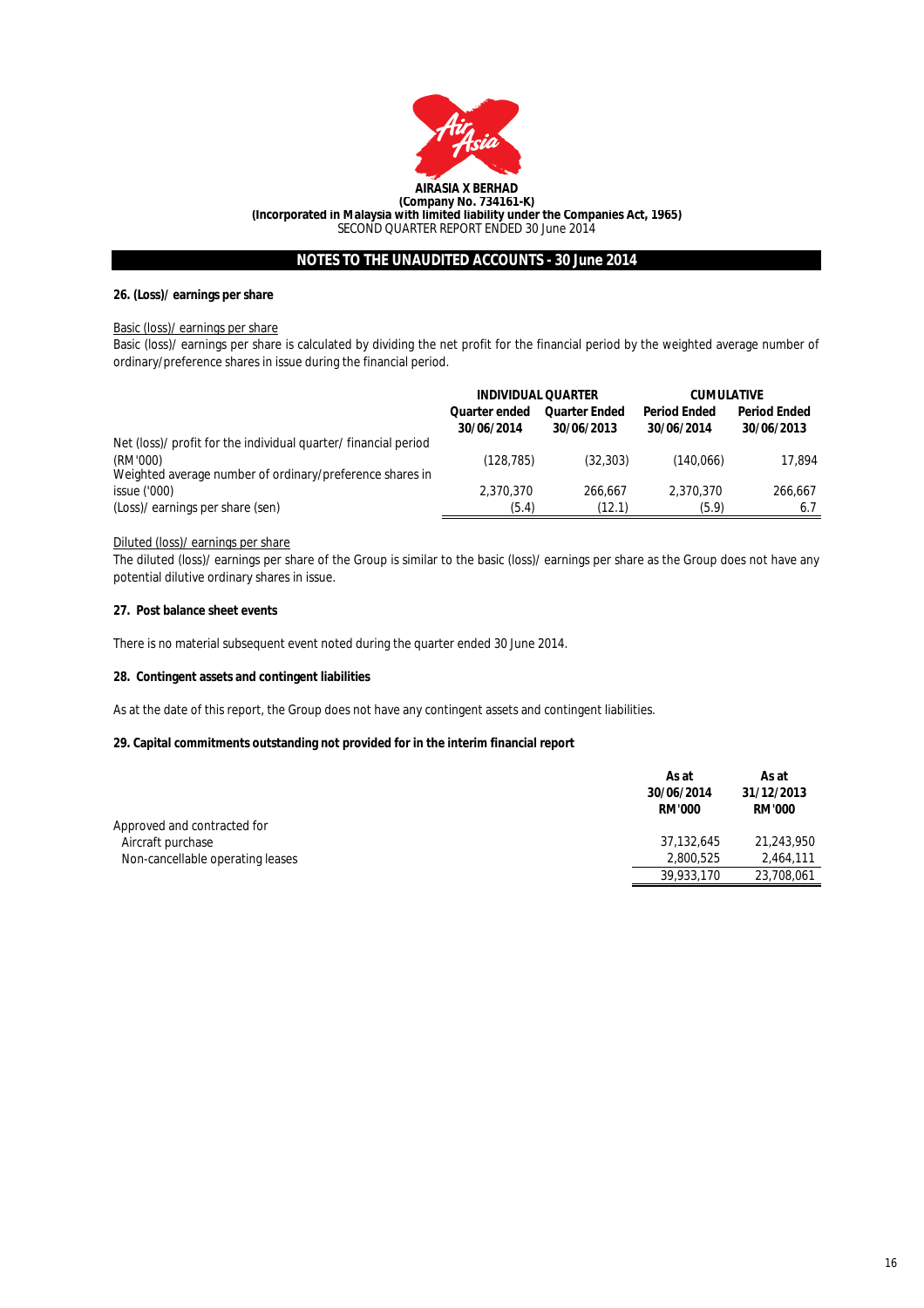

## **30. Significant related parties transactions**

Details of the relationships and transactions between AirAsia X and its significant related parties are as described below.

| Name of company                                       |
|-------------------------------------------------------|
| AirAsia Berhad ("AAB")                                |
| Asian Aviation Centre of Excellence Sdn Bhd ("AACOE") |
| Asian Contact Centres Sdn Bhd ("ACC")                 |
| PT Indonesia AirAsia ("IAA")                          |
| Thai AirAsia Co. Ltd ("TAA")                          |
| Tune Box Sdn Bhd                                      |
| AirAsia Japan Co. Ltd ("JAA")                         |
| Tune Insurance Malaysia Berhad ("TIMB")               |
| Caterhamiet Global Ltd ("CJG")                        |

Relationship

Related party (common Directors and shareholders) Related party (common Directors and shareholders) Related party (common Directors and shareholders) Related party (common Directors and shareholders) Related party (common Directors and shareholders) Related party (common Directors and shareholders) Related party (common Directors and shareholders) Related party (common Directors and shareholders) Caterhamjet Global Ltd ("CJG") Related party (common Directors and shareholders)

These following items have been included in the income statement:

|                                                           | <b>INDIVIDUAL QUARTER</b>                    |                                                     | <b>CUMULATIVE</b>                                  |                                                    |  |
|-----------------------------------------------------------|----------------------------------------------|-----------------------------------------------------|----------------------------------------------------|----------------------------------------------------|--|
|                                                           | Quarter ended<br>30/06/2014<br><b>RM'000</b> | <b>Quarter Ended</b><br>30/06/2013<br><b>RM'000</b> | <b>Period Ended</b><br>30/06/2014<br><b>RM'000</b> | <b>Period Ended</b><br>30/06/2013<br><b>RM'000</b> |  |
| AAB                                                       |                                              |                                                     |                                                    |                                                    |  |
| - Operational service charges                             | 1,775                                        | 1,368                                               | 3,791                                              | 3,151                                              |  |
| - Brand license fee charged by AAB                        | 3.295                                        | 2,463                                               | 7,014                                              | 5,131                                              |  |
| AACOE                                                     |                                              |                                                     |                                                    |                                                    |  |
| - Net expense on training services                        | 1,085                                        | 1,668                                               | 4,976                                              | 2,179                                              |  |
| <b>ACC</b>                                                |                                              |                                                     |                                                    |                                                    |  |
| - Telecommunication and operational expenses              | 2,673                                        | 2,474                                               | 6,984                                              | 4,666                                              |  |
| IAA                                                       |                                              |                                                     |                                                    |                                                    |  |
| - Operational services charged to IAA                     | (588)                                        | (87)                                                | (1, 167)                                           | (178)                                              |  |
| <b>TAA</b>                                                |                                              |                                                     |                                                    |                                                    |  |
| - Net Operational services charged from/(to) TAA          | 1,027                                        | (164)                                               | 1,177                                              | (185)                                              |  |
| Tune Box Sdn Bhd                                          |                                              |                                                     |                                                    |                                                    |  |
| - In-flight entertainment system and software expenses    | 586                                          | 431                                                 | 1,296                                              | 732                                                |  |
| <b>JAA</b>                                                |                                              |                                                     |                                                    |                                                    |  |
| - Operational services charged to JAA                     |                                              | (275)                                               |                                                    | (590)                                              |  |
| <b>TIMB</b>                                               |                                              |                                                     |                                                    |                                                    |  |
| - Commission received/ receivable on travel insurance     | (759)                                        | (603)                                               | (1, 317)                                           | (603)                                              |  |
| - premium collected on behalf of TIMB on travel insurance | (2,065)                                      | 2,410                                               | 5,268                                              | 2,410                                              |  |
| CJG                                                       |                                              |                                                     |                                                    |                                                    |  |
| - Charter air travel services charged by CJG              |                                              |                                                     | 2,472                                              |                                                    |  |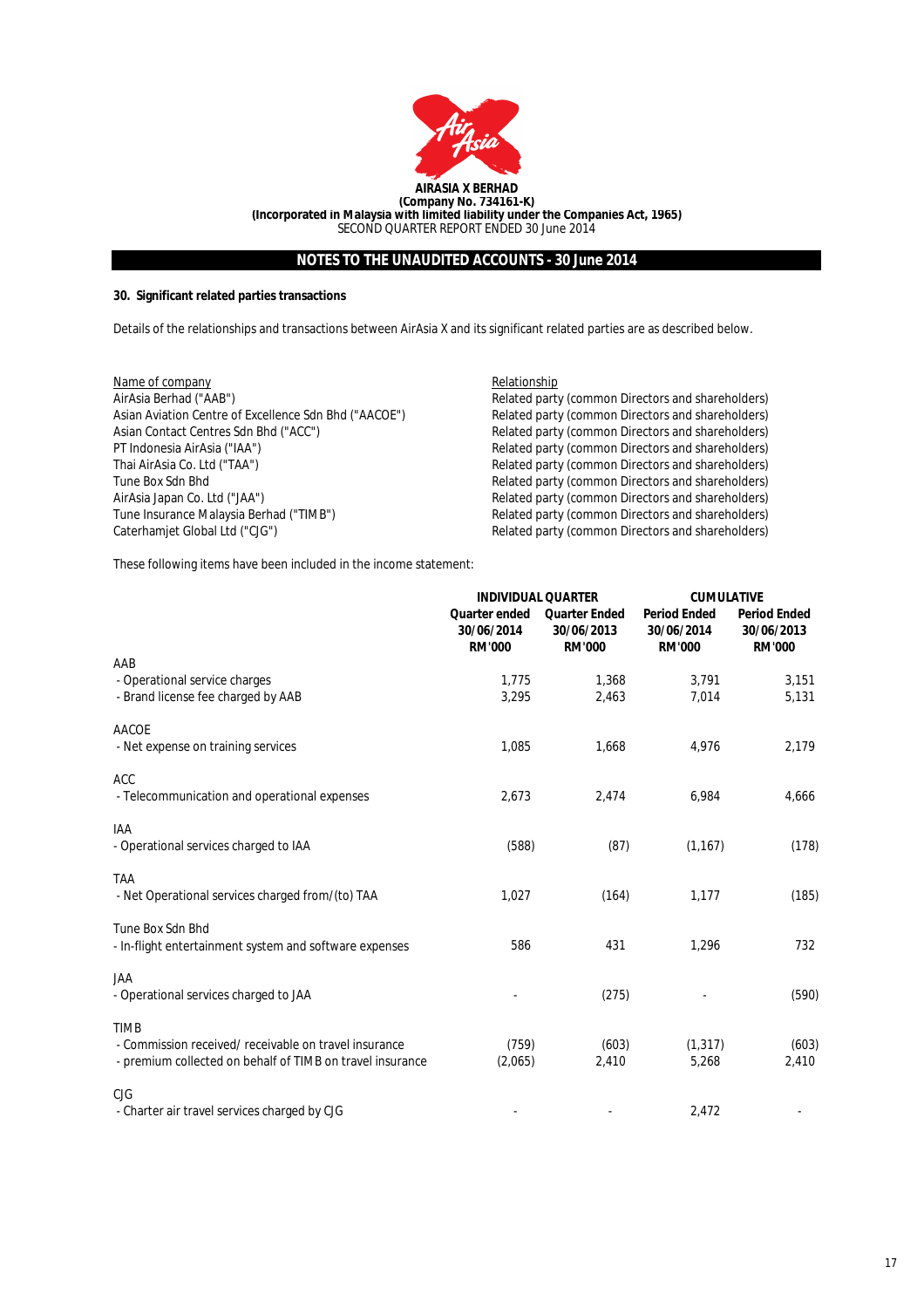

#### **31. Review of performance**

#### 6 Months Ended 30 June 2014 Compared to 6 Months Ended 30 June 2013

Revenue

During the 6 months ended 30 June 2014, the Group's revenue has increased by 38.5% to RM1,421.1 million from RM1,026.4 million as compared to the 6 months ended 30 June 2013. However, RASK has decreased by 9.6% from 12.65 sen on 30 June 2013 to 11.44 sen on 30 June 2014 mainly due to the lower average passenger fares recorded in the 6 months ended 30 June 2014.

Scheduled flights. Revenue from passenger seat sales on scheduled flights increased by RM87.1 million, or approximately 13.4%, to RM739.2 million for the 6 months ended 30 June 2014 as compared to RM652.0 million for the 6 months ended 30 June 2013. This increase was primarily due to an increase of both ASKs and RPKs from 8.2 billion and 6.8 billion in the 6 months ended 30 June 2013 to 12.5 billion and 10.4 billion respectively in the 6 months ended 30 June 2014. Our passenger load factor remains consistent approximately at 83% in the 6 months ended 30 June 2014 and 30 June 2013. Average passenger fares decreased 24.0% to RM428.74 in the 6 months ended 30 June 2014 as compared to RM564.06 in the 6 months ended 30 June 2013 primarily due to the competitive fares resulted from significant increase of ASK after period ended 30 June 2013.

Charter flights. Revenue from charter flights increased from RM33.0 million for the 6 months ended 30 June 2013 to RM148.6 million for the 6 months ended 30 June 2014 due to more charter contracts secured in the 6 months ended 30 June 2014.

Fuel surcharge. Revenue from fuel surcharge increased to RM161.2 million in the 6 months ended 30 June 2014 as compared to RM106.3 million in the 6 months ended 30 June 2013. This increase in fuel surcharge revenue is primarily due to an increased number of passengers flown from 1.3 million in the 6 months ended 30 June 2013 to 2.1 million in the 6 months ended 30 June 2014.

Freight and cargo. Revenue from freight and cargo has increased 43.8% to RM59.3 million for the 6 months ended 30 June 2014 as compared to RM41.2 million for the 6 months ended 30 June 2013, reflecting an increase of 31.0% available tonne per kilometre (ATK) and 2.1% freight tonne per kilometre (FTK) in the 6 months ended 30 June 2014.

Ancillary revenue. Ancillary revenue including AirAsia Insure increased to RM290.8 million, or by approximately 48.2%, for the 6 months ended 30 June 2014 as compared to RM196.3 million for the 6 months ended 30 June 2013. This increase was primarily due to a result of an increased number of passengers flown from 1.3 million in the 6 months ended 30 June 2013 to 2.1 million in the 6 months ended 30 June 2014.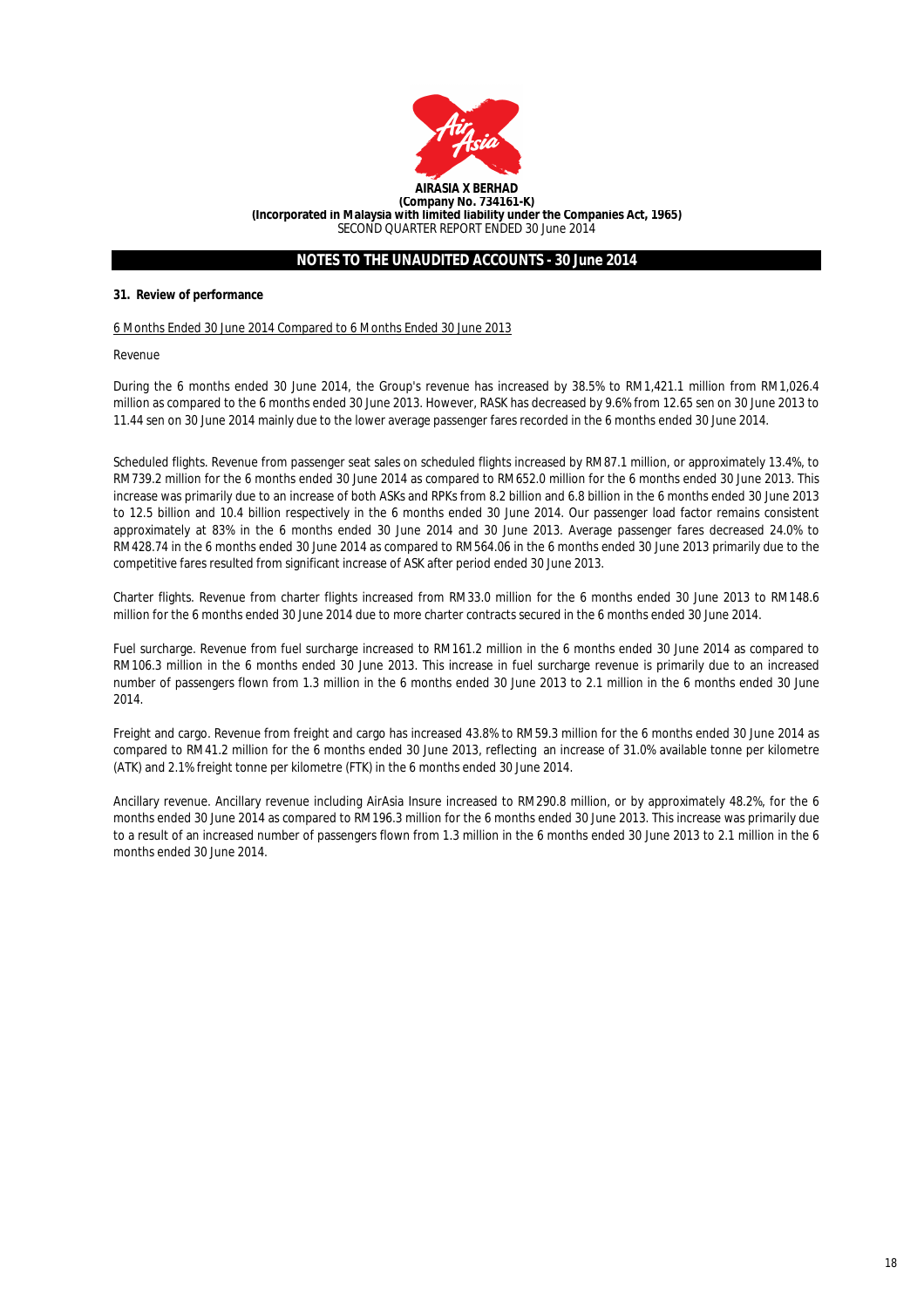

Operating Expenses

Operating expenses increased 61.5% from RM986.3 million in the 6 months ended 30 June 2013 to RM1,593.1 million in the 6 months ended 30 June 2014 mainly due to increased of:-

(i) Staff costs. During the current financial period, there was an increase in number of headcount which has resulted staff costs increased 40.2% to RM144.4 million in the 6 months ended 30 June 2014 from RM102.9 million during the 6 months ended 30 June 2013.

(ii) Depreciation of property, plant and equipment. Depreciation of property, plant and equipment increased by 59.9% to RM93.3 million during the 6 months ended 30 June 2014 as compared to RM58.3 million in the 6 months ended 30 June 2013, mainly due to the acquisition of 2 new A330-300 aircraft under finance lease after 6 months ended 30 June 2013.

(iii) Aircraft fuel expenses. Fuel costs increased by 72.9% to RM791.6million in the 6 months ended 30 June 2014 from RM457.8 million in the 6 months ended 30 June 2013 due primarily to increase in fuel consumed from the increase in sectors flown as compared to the 6 months ended 30 June 2013.

(iv) Maintenance, overhaul, user charges and other related expenses. Maintenance, overhaul, user charges and other related expenses increased by 54.3% to RM302.3 million in the 6 months ended 30 June 2014 from RM196.0 million in the 6 months ended 30 June 2013. The increase mainly resulted from the higher maintenance and service costs for the new aircraft delivered and new charter flights rendered during the 6 months ended 30 June 2014.

(v) Aircraft operating lease expense. After the 6 months period ended 30 June 2013, the Group has delivered 6 Airbus A330-300 under operating lease and hence aircraft lease expense has increased by 62.6% to RM128.8 million in the 6 months ended 30 June 2014 from RM79.2 million in the 6 months ended 30 June 2013.

(vi) Other operating expenses. Other operating expenses increased 40.7% to RM132.8 million in the 6 months ended 30 June 2014 from RM92.1 million in the 6 months ended 30 June 2013 mainly due to higher unrealised foreign exchange loss from operations which resulted from the strengthening of RM against USD as well as higher charter expenses resulted from more charter contracts secured during the 6 months ended 30 June 2014.

## Foreign Exchange Gain/ (Loss) on Borrowings

As a result of the strengthening of RM against USD in the 6 months ended 30 June 2014, the Company recognised unrealised foreign exchange gain on borrowings of RM30.1 million, as compared to unrealised foreign exchange loss of RM39.8 million on our USDdenominated borrowings in the 6 months ended 30 June 2013.

LBT

As a result of the factors set forth above, the Group has recorded a LBT of RM180.5 million in the 6 months ended 30 June 2014 as compared to a LBT of RM23.6 million in the 6 months ended 30 June 2013.

#### Taxation

In the 6 months ended 30 June 2014 the Group recognised a net tax allowance of RM40.4 million, as compared to a net tax allowance of RM41.5 million in the 6 months ended 30 June 2013, due primarily to income tax allowance recognised for certain qualifying expenditures as provided by the Malaysian Ministry of Finance.

#### Loss after taxation ("LAT") / Profit after taxation ("PAT")

As a result of the factors set forth above, the Group recognised a LAT of RM140.1 million in the 6 months ended 30 June 2014 as compared to a PAT of RM17.9 million in the 6 months ended 30 June 2013.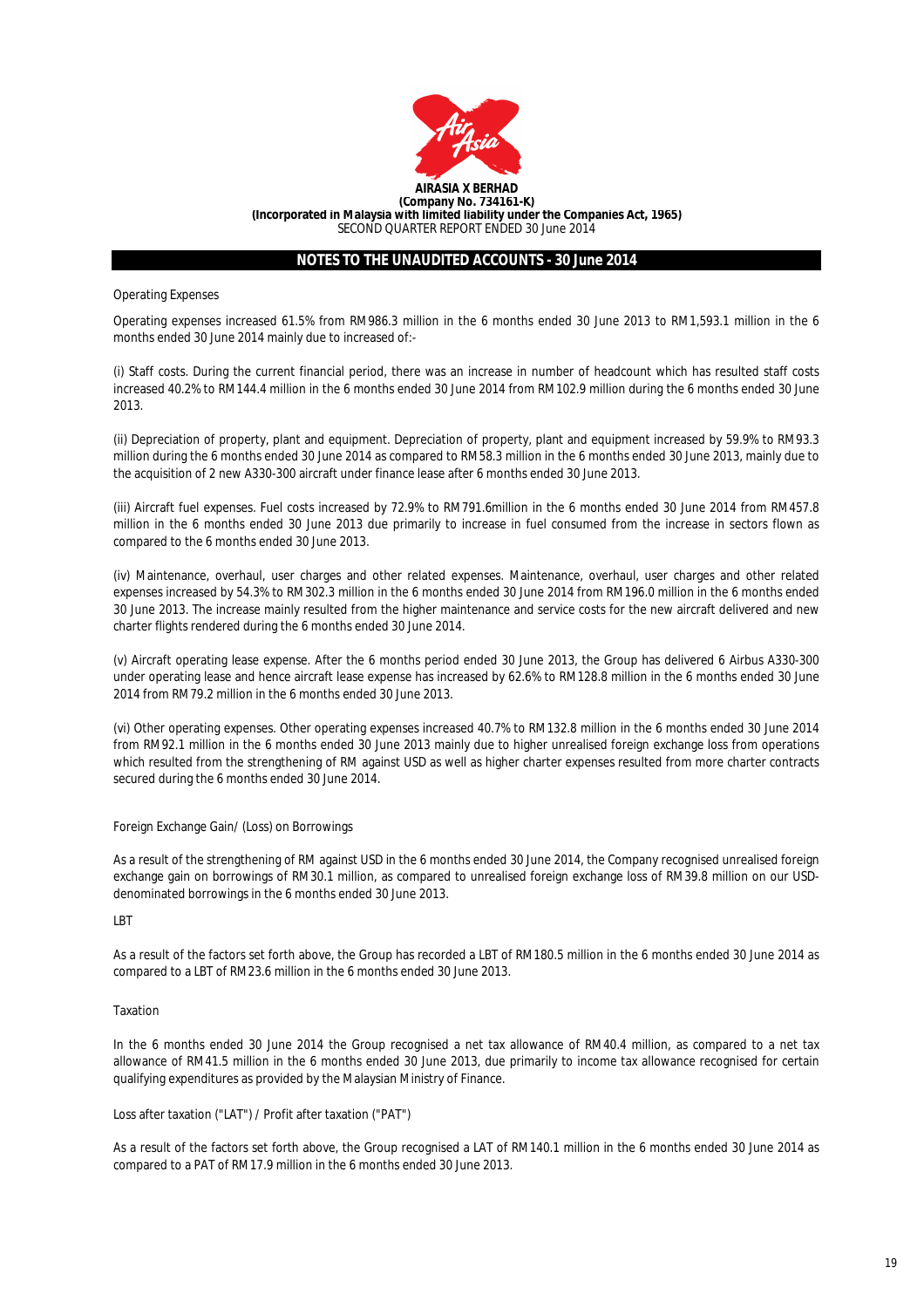

## **31. Review of performance**

3 months Ended 30 June 2014 Compared to 3 months Ended 30 June 2013

Revenue

During the 3 months ended 30 June 2014, the Group's revenue has increased by 36.7% to RM671.6 million from RM491.1 million as compared to the 3 months ended 30 June 2013. As a result of significant capacity increase of 48.2% of ASK from 30 June 2013 and the need to stimulate demand to achieve load factor of 80.4% in the 3 months ended 30 June 2014, yield as measured by RASK has decreased 7.0% from 11.60 sen in the 3 months ended 30 June 2013 to 10.79 sen in the 3 months ended 30 June 2014.

Scheduled flights. Revenue from passenger seat sales on scheduled flights increased by RM18.0 million, or approximately 6.0%, to RM316.1 million for the 3 months ended 30 June 2014 as compared to RM298.2 million for the 3 months ended 30 June 2013. This increase was primarily due to an increase of both ASKs and RPKs from 4.3 billion and 3.5 billion in the 3 months ended 30 June 2013 to 6.3 billion and 5.0 billion respectively in the 3 months ended 30 June 2014. Our passenger load factor has decreased to 80.4% in the 3 months ended 30 June 2014 as compared to 81.8% for the 3 months ended 30 June 2013. Average passenger fares decreased 23.7% to RM388.07 in the 3 months ended 30 June 2014 as compared to RM508.84 in the 3 months ended 30 June 2013 primarily due to the competitive fares resulted from significant increase of ASK after period ended 30 June 2013.

Charter flights. Revenue from charter flights increased from RM17.5 million for the 3 months ended 30 June 2013 to RM85.7 million for the 3 months ended 30 June 2014 due to more charter contracts secured in the 3 months ended 30 June 2014.

Fuel surcharge. Revenue from fuel surcharge increased to RM79.4 million in the 3 months ended 30 June 2014 as compared to RM56.6 million in the 3 months ended 30 June 2013. This increase in fuel surcharge revenue is primarily due to an increased number of passengers flown from 0.7 million in the quarter ended 30 June 2013 to 1.0 million in the 3 months ended 30 June 2014.

Freight and cargo. Revenue from freight and cargo has increased 59.4% to RM34.0 million for the 3 months ended 30 June 2014 as compared to RM21.3 million for the 3 months ended 30 June 2013, reflecting an increase of 27.9% available tonne per kilometre (ATK) in the 3 months ended 30 June 2014.

Ancillary revenue. Ancillary revenue including AirAsia Insure increased to RM140.7 million, or by approximately 42.2%, for the 3 months ended 30 June 2014 as compared to RM99.0 million for the 3 months ended 30 June 2013. This increase was primarily due to a result of an increased number of passengers flown from 0.7 million in the 3 months ended 30 June 2013 to 1.0 million in the 3 months ended 30 June 2014.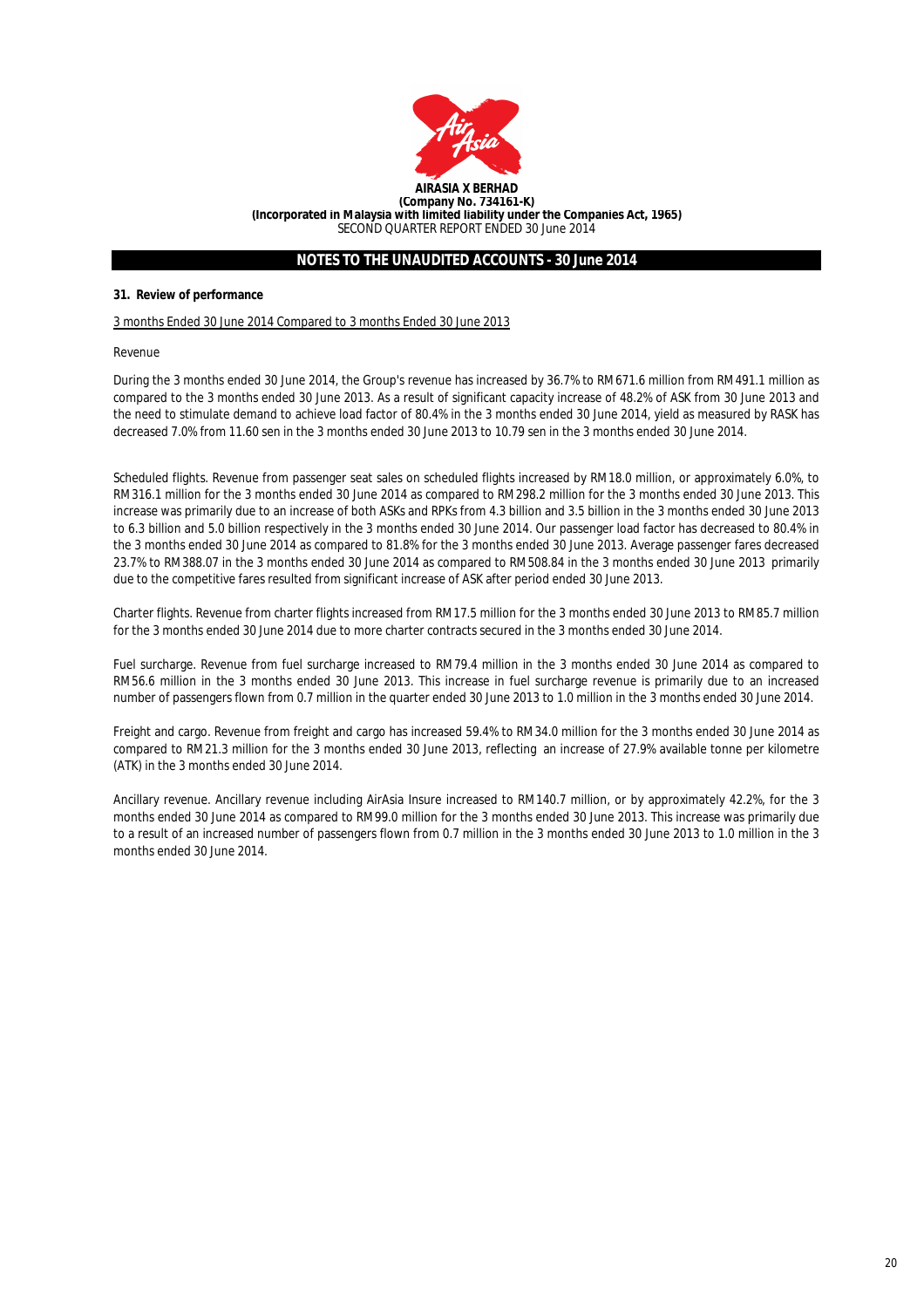

Operating Expenses

During the 3 months ended 30 June 2014, operating expenses increased by RM299.8 million or 59.1% to RM807.3 million. The increase was primarily due to:-

(i) Aircraft fuel expenses. Fuel costs increased by RM159.5 million or 69.0% to RM390.6 million in the 3 months ended 30 June 2014 from RM231.1 million in the 3 months ended 30 June 2013 primarily due an increase in fuel consumption which resulted from an increase in flight frequencies on our existing routes. Fuel burn has also increased from 1,722 gallons/ hour in the 3 months ended 30 June 2013 to 1,832 gallons/ hour in the 3 months ended 30 June 2014.

(ii) Maintenance, overhaul, user charges and other related expenses. Maintenance, overhaul, user charges and other related expenses increased by 55.0% to RM157.4 million in the 3 months ended 30 June 2014 from RM101.5 million in the 3 months ended 30 June 2013. This mainly due to the increase of maintenance and service costs on additional aircraft taken by the Company as well as more charter flights rendered after period ended 30 June 2013.

(iii) Aircraft operating lease expense. After period ended 30 June 2013, the Company has taken delivery of 6 Airbus A330-300 under operating lease and hence aircraft operating lease expense increased 66.2% to RM68.9 million in the 3 months ended 30 June 2014 from RM41.4 million in the quarter ended 30 June 2013.

(iv) Other operating expenses. The increase of other operating expenses by 54.7% from RM44.6 million in the 3 months ended 30 June 2013 to RM69.0 million in the 3 months ended 30 June 2014 mainly due to higher unrealised loss from operations which resulted from the strengthening of RM against USD as well as higher charter expenses resulted from more charter contracts secured after period ended 30 June 2014.

## Foreign Exchange Gain/ (Loss)

As a result of the strengthening of the RM against the USD in the 3 months ended 30 June 2014, the Company recognised unrealised foreign exchange gain on borrowings of RM20.0 million, as compared to unrealised foreign exchange loss of RM30.2 million on our USD-denominated borrowings in the 3 months ended 30 June 2013.

## **LBT**

As a result of the factors set forth above, the Group has recorded an increase of LBT from RM58.6 million in 3 months ended 30 June 2013 to RM132.4 million in the 3 months ended 30 June 2014.

## Taxation

In the 3 months ended 30 June 2014 the Company recognised a lower net tax allowance of RM3.6 million, as compared to RM26.1million in the 3 months ended 30 June 2013. This is primarily due to the impact between income tax allowance recognised for certain qualifying expenditures as provided by the Malaysian Ministry of Finance and change in statutory tax rate in Year Assessment 2016.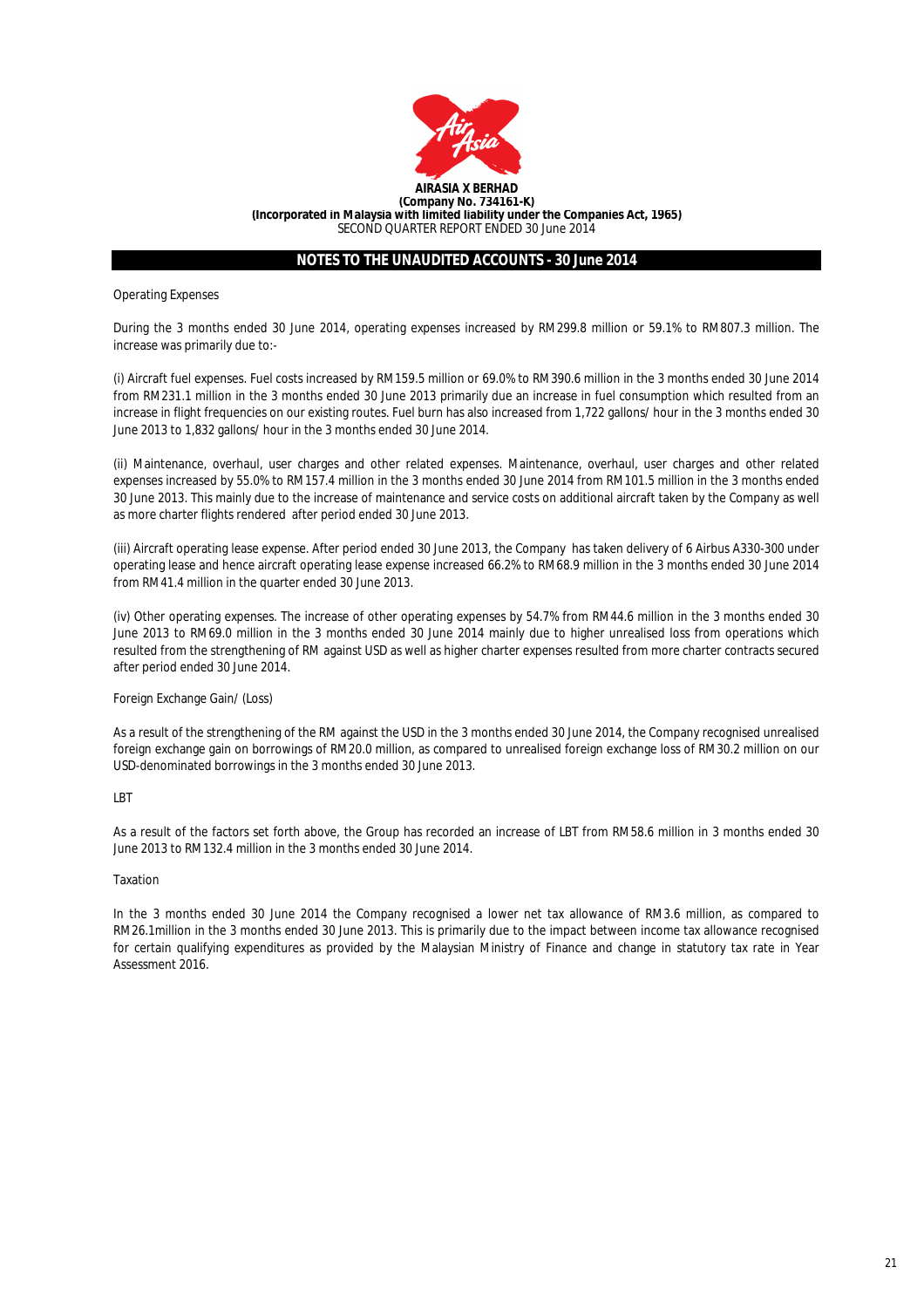

LAT

As a result of the factors set forth above, the Group recognised a LAT of RM128.8 million in the 3 months ended 30 June 2014 as compared to a LAT of RM32.3 million in the 3 months ended 30 June 2013.

## **32. LBT performance (quarter ended 30 June 2014 Compared to quarter ended 31 March 2014)**

The Group's LBT has increased by RM84.3 million from RM48.1 million in the quarter ended 31 March 2014 to RM132.4 million in the quarter ended 30 June 2014. The additional loss was as a result of the seasonally lower demand for air travel in the 2nd quarter of the year following the peak season in the previous quarter.

#### **33. Other profit and loss items**

In the current quarter and financial period, there has been no interest income, other income including investment income, interest expense, depreciation and amortisation, provision for and write off of receivables and inventories, gain or loss on disposal of quoted and unquoted investments or properties, impairment of assets, foreign exchange gain or loss, gain or loss on derivatives and exceptional items except for as disclosed either in the consolidated income statements and notes to the unaudited accounts.

#### **34. Commentary on prospects**

Notwithstanding the current quarter generating the third consecutive quarter of net operating losses, the Company expects its prospects to remain positive – barring any unforeseen external circumstances, including, but not limited to, terrorists attacks, natural disasters, epidemics, economic downturns, fuel price hikes, and fluctuations in foreign currencies against the Malaysian Ringgit.

These losses are attributable to the third consecutive quarter of significant year-on-year ASK capacity increases over 40%, which resulted in lower yields from a higher proportion of promotional fares used to stimulate new demand creation to fill up the new capacity. Our experience suggests that new capacity typically takes about 12 months to break-even. We are already seeing yield growth, as measured by year-on-year RASK growth improve from –15% in Q4-2013, -12% in Q1-2014, and now –7% in Q2-2014. Based on forward sales to-date, we expect to start generating positive year-on-year RASK growth in the second-half of this 2014 year.

Although the capacity expansion created short-term earnings pressure, the Company believes that the investment will bear fruit in the long-term. The Company believes that it now has the highest market share of passengers carried from Malaysia to its core markets in Australia, China, Korea, Japan, and Taiwan. It has also seen a significant increase in the number of connecting passengers between North Asia and Australia, as a result of additional frequencies added to the routes in these markets.

#### **35. Profit forecast**

The disclosure requirements for explanatory notes for the variance of actual profit attributable to equity holders of the Company as compared to profit forecasts are not applicable.